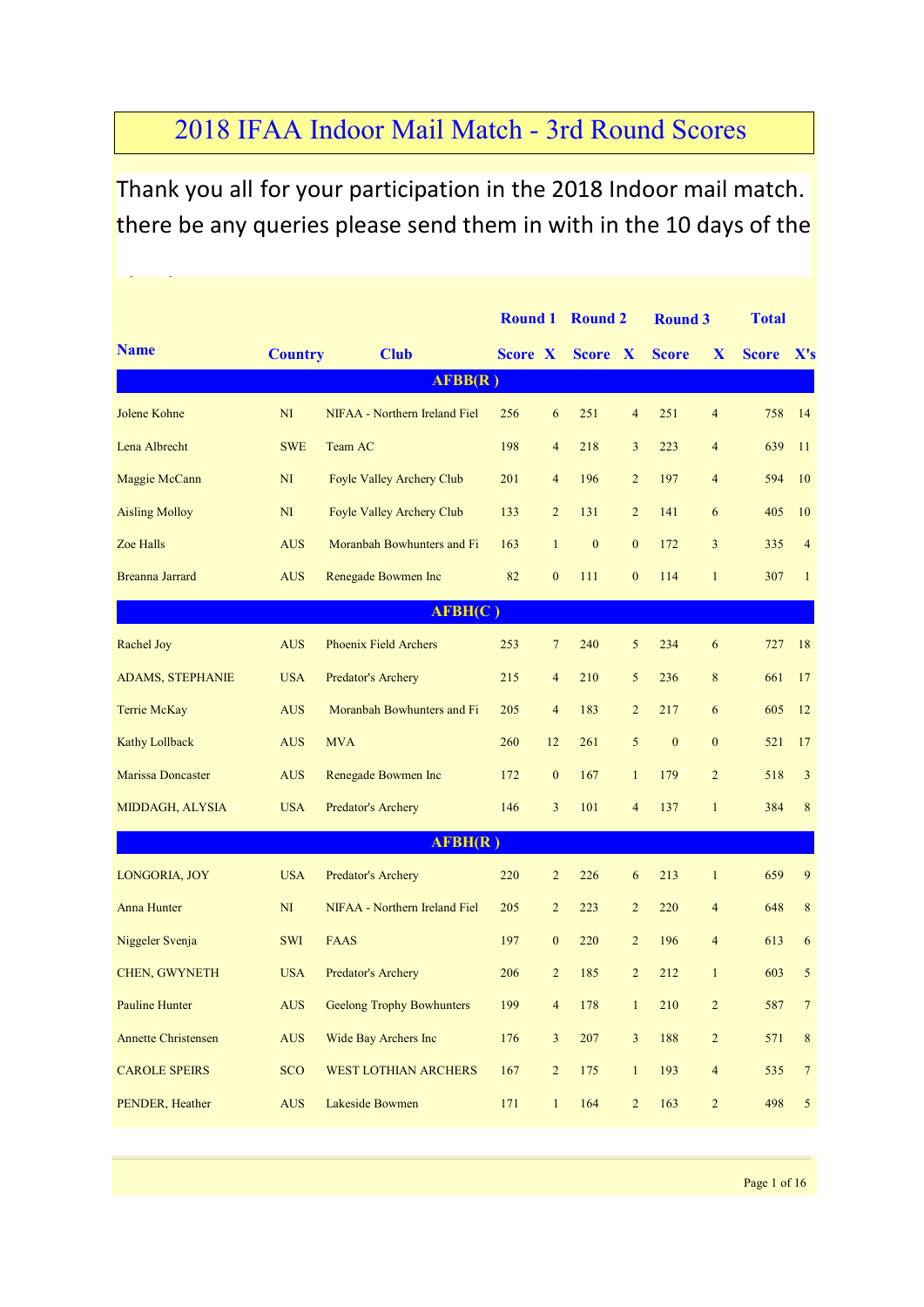|                              |                                  |                                  |                |                | Round 1 Round 2 |                  | <b>Round 3</b>   |                  | <b>Total</b> |                |
|------------------------------|----------------------------------|----------------------------------|----------------|----------------|-----------------|------------------|------------------|------------------|--------------|----------------|
| <b>Name</b>                  | <b>Country</b>                   | <b>Club</b>                      | <b>Score X</b> |                | Score X         |                  | <b>Score</b>     | X                | <b>Score</b> | X's            |
| <b>KATHRYN MAGNAY</b>        | <b>ENG</b>                       | <b>Windrush Bowmen</b>           | 152            | $\overline{2}$ | 121             | 3                | 192              | $\overline{2}$   | 465          | $\tau$         |
| <b>Chloe McArthur</b>        | NI                               | NIFAA - Northern Ireland Fiel    | 178            | 3              | 135             | $\mathbf{0}$     | 135              | $\mathbf{1}$     | 448          | $\overline{4}$ |
| <b>MARIA TOWNSLEY</b>        | <b>SCO</b>                       | <b>WEST LOTHIAN ARCHERS</b>      | 140            | $\mathbf{1}$   | 130             | $\mathbf{1}$     | 176              | $\overline{2}$   | 446          | $\overline{4}$ |
| Patricia R. Santos           | <b>BRA</b>                       | <b>CTAT</b>                      | 137            | $\overline{2}$ | 138             | $\mathbf{1}$     | 148              | 3                | 423          | 6              |
| Jenny Goorden                | <b>AUS</b>                       | <b>Geelong Trophy Bowhunters</b> | 120            | $\mathbf{0}$   | 117             | $\boldsymbol{0}$ | 93               | $\mathbf{0}$     | 330          | $\mathbf{0}$   |
| ALLOTT, Beth                 | <b>AUS</b>                       | Lakeside Bowmen                  | 97             | $\mathbf{1}$   | 103             | $\mathbf{1}$     | 127              | $\mathbf{0}$     | 327          | $\overline{2}$ |
| <b>Caitlin Dwyer</b>         | <b>AUS</b>                       | <b>LILYDALE BOWMEN</b>           | 146            | $\mathbf{0}$   | 168             | 3                | $\mathbf{0}$     | $\mathbf{0}$     | 314          | 3              |
| <b>VICTORIA ASHFORD</b>      | <b>SCO</b>                       | <b>WEST LOTHIAN ARCHERS</b>      | 79             | $\overline{0}$ | 80              | $\mathbf{0}$     | 81               | $\mathbf{0}$     | 240          | $\mathbf{0}$   |
| <b>MARTIN, ROBIN</b>         | <b>USA</b>                       | Predator's Archery               | 214            | 7              | $\mathbf{0}$    | $\mathbf{0}$     | $\mathbf{0}$     | $\mathbf{0}$     | 214          | $\overline{7}$ |
|                              |                                  | <b>AFBL</b>                      |                |                |                 |                  |                  |                  |              |                |
| Donna Smit                   | <b>AUS</b>                       | <b>Grange Bowmen</b>             | 287            | 24             | 260             | 6                | 281              | 16               | 828          | 46             |
|                              |                                  | <b>AFBU</b>                      |                |                |                 |                  |                  |                  |              |                |
| Donna Ormiston               | <b>AUS</b>                       | Moranbah Bowhunters and Fi       | 298            | 36             | 294             | 27               | 293              | 34               | 885          | 97             |
| <b>Jeanette Dowd</b>         | <b>AUS</b>                       | Renegade Bowmen Inc              | 294            | 21             | 295             | 26               | 296              | 28               | 885          | 75             |
| Meiri Regina Binhara Portela | <b>BRA</b>                       | <b>CTAT</b>                      | 294            | 28             | 292             | 29               | 290              | 29               | 876          | 86             |
| Paige Heath                  | N <sub>I</sub>                   | Foyle Valley Archery Club        | 294            | 21             | 293             | 21               | 289              | 18               | 876          | 60             |
| <b>LISA MARIE TOCHER</b>     | <b>SCO</b>                       | <b>WEST LOTHIAN ARCHERS</b>      | 289            | 22             | 272             | 17               | 290              | 18               | 851          | 57             |
| Deidre Shannon               | N <sub>I</sub>                   | NIFAA - Northern Ireland Fiel    | 276            | 16             | 273             | 21               | 271              | 16               | 820          | 53             |
| <b>Sherrilee Johnston</b>    | <b>AUS</b>                       | <b>LILYDALE BOWMEN</b>           | 260            | 8              | 211             | 6                | 229              | $\overline{7}$   | 700          | 21             |
| <b>Bronwyn Blue</b>          | <b>AUS</b>                       | Renegade Bowmen Inc              | 213            | 7              | 233             | $\overline{c}$   | 217              | 5                | 663          | 14             |
| Melissa Ainscow              | $\mathbf{A}\mathbf{U}\mathbf{S}$ | <b>Grange Bowmen</b>             | 210            | $\overline{4}$ | 207             | $\sqrt{2}$       | 226              | $\mathfrak{S}$   | 643          | 11             |
| Leanne Iselin                | <b>AUS</b>                       | Renegade Bowmen Inc              | 265            | 8              | 259             | $10\,$           | $\mathbf{0}$     | $\mathbf{0}$     | 524          | 18             |
| Jacqui Moss                  | <b>AUS</b>                       | Renegade Bowmen Inc              | 231            | $\overline{7}$ | 255             | $5\overline{)}$  | $\boldsymbol{0}$ | $\boldsymbol{0}$ | 486          | 12             |
| Pongratz Helga Maria         | SWI                              | <b>FAAS</b>                      | 246            | $\bf 8$        | 211             | $5\overline{)}$  | $\boldsymbol{0}$ | $\mathbf{0}$     | 457          | 13             |
| Andria Swan                  | <b>AUS</b>                       | Renegade Bowmen Inc              | 180            | $\overline{4}$ | 167             | $\boldsymbol{0}$ | $\boldsymbol{0}$ | $\mathbf{0}$     | 347          | $\overline{4}$ |
|                              |                                  | AFFS(C)                          |                |                |                 |                  |                  |                  |              |                |
| <b>Annette Stevens</b>       | <b>AUS</b>                       | <b>Feral Archery</b>             | 247            | 9              | 227             | $\overline{c}$   | 231              | $\overline{4}$   | 705          | 15             |
|                              |                                  | AFFS(R)                          |                |                |                 |                  |                  |                  |              |                |
| <b>Ellen Zwick Ely</b>       | <b>BRA</b>                       | <b>CTAT</b>                      | 249            | 10             | 244             | 4                | 249              | 6                | 742          | 20             |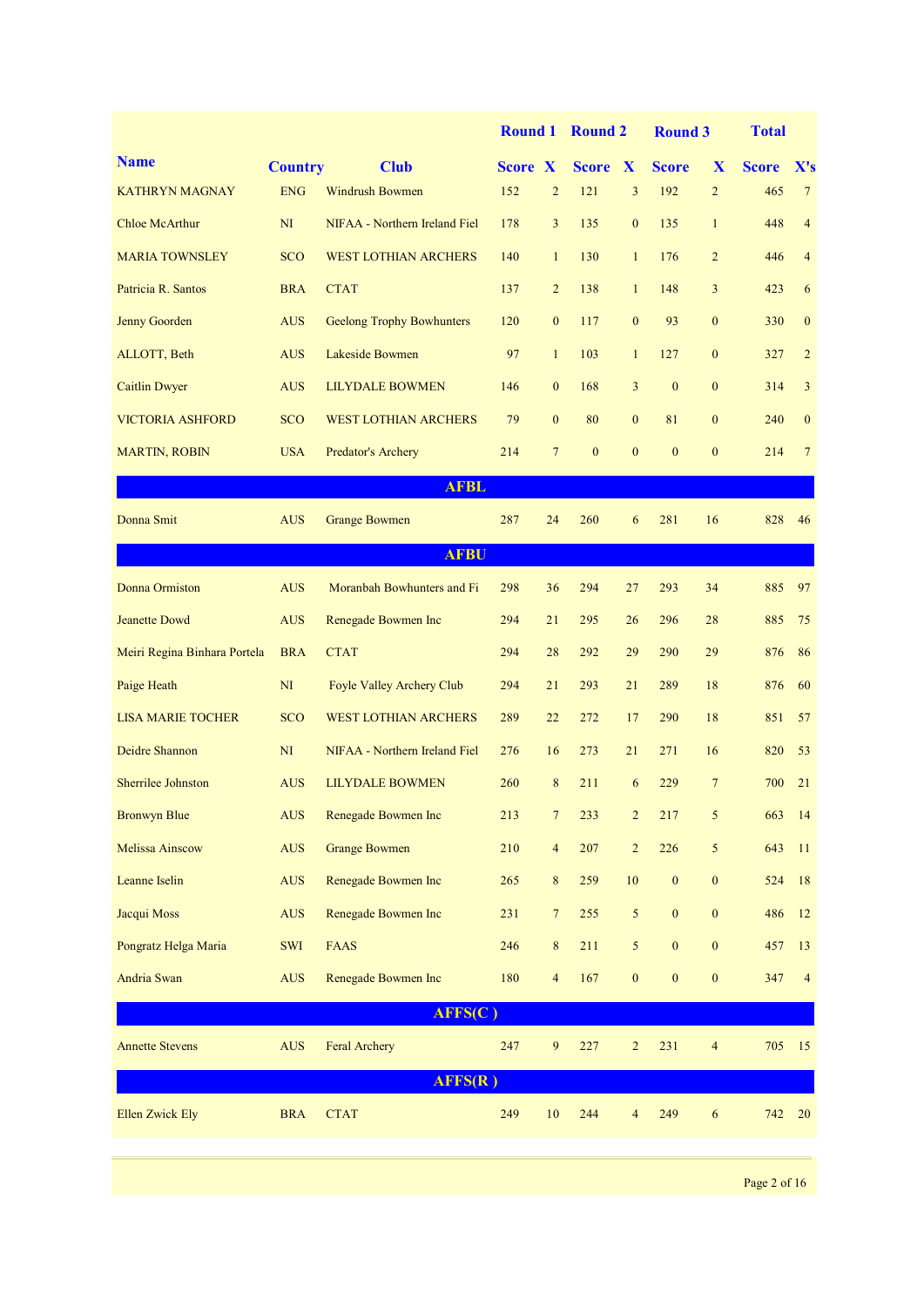|                           |                |                                  | <b>Round 1</b> |                          | <b>Round 2</b> |                  | <b>Round 3</b> |                  | <b>Total</b> |                 |
|---------------------------|----------------|----------------------------------|----------------|--------------------------|----------------|------------------|----------------|------------------|--------------|-----------------|
| <b>Name</b>               | <b>Country</b> | <b>Club</b>                      | <b>Score X</b> |                          | <b>Score X</b> |                  | <b>Score</b>   | X                | <b>Score</b> | X's             |
| Lucy Berwick              | <b>AUS</b>     | Wide Bay Archers Inc             | 199            | $\overline{2}$           | 241            | 12               | 227            | 11               | 667          | 25              |
| <b>Tanya Green</b>        | N <sub>I</sub> | NIFAA - Northern Ireland Fiel    | 191            | 3                        | 197            | 3                | 186            | $\overline{4}$   | 574          | 10              |
| <b>RACHEL ANNAND</b>      | <b>SCO</b>     | <b>WEST LOTHIAN ARCHERS</b>      | 148            | $\mathbf{1}$             | 149            | $\overline{2}$   | 148            | $\overline{2}$   | 445          | 5               |
|                           |                | <b>AFFU</b>                      |                |                          |                |                  |                |                  |              |                 |
| <b>Studer Anne Marie</b>  | <b>SWI</b>     | <b>FAAS</b>                      | 300            | 44                       | 299            |                  | 299            | $\mathbf{0}$     | 898          |                 |
| <b>Rittiner Sandra</b>    | <b>SWI</b>     | <b>FAAS</b>                      | 298            | 41                       | 299            | 44               | 300            | 35               |              | 897 120         |
| <b>Eberhard Elaila</b>    | <b>SWI</b>     | <b>FAAS</b>                      | 299            | 37                       | 298            | 35               | 296            | 35               |              | 893 107         |
| <b>Angela Murphy</b>      | <b>AUS</b>     | <b>Grange Bowmen</b>             | 293            | 27                       | 298            | 38               | 300            | 44               |              | 891 109         |
| <b>Brucker Ella</b>       | <b>SWI</b>     | <b>FAAS</b>                      | 289            | 29                       | 295            | 32               | 298            | 33               | 882          | 94              |
| Lucy Berwick              | <b>AUS</b>     | Wide Bay Archers Inc             | 294            | 29                       | 289            | 20               | 281            | 20               | 864          | 69              |
| Keller Sara               | SWI            | <b>FAAS</b>                      | 284            | 13                       | 278            | 8                | 280            | 13               | 842          | 34              |
| <b>Lynne Fairhall</b>     | <b>AUS</b>     | Feral Archery                    | 274            | 9                        | 274            | 16               | 275            | 22               | 823          | 47              |
| <b>Sherrilee Johnston</b> | <b>AUS</b>     | <b>LILYDALE BOWMEN</b>           | 273            | 14                       | 266            | 10               | 251            | 5                | 790          | 29              |
| Shayna Antonio            | <b>AUS</b>     | Independent                      | 300            | 31                       | 300            | 35               | $\mathbf{0}$   | $\mathbf{0}$     | 600          | 66              |
| Shona Judge               | N <sub>I</sub> | NIFAA - Northern Ireland Fiel    | 293            | 32                       | $\mathbf{0}$   | $\mathbf{0}$     | $\mathbf{0}$   | $\mathbf{0}$     | 293          | 32              |
|                           |                | <b>AFHB</b>                      |                |                          |                |                  |                |                  |              |                 |
| <b>SUE BLUNSDON</b>       | <b>ENG</b>     | <b>Windrush Bowmen</b>           | 120            | 3                        | 150            | $\mathbf{0}$     | 165            | $\overline{4}$   | 435          | $7\phantom{.0}$ |
|                           |                | <b>AFLB</b>                      |                |                          |                |                  |                |                  |              |                 |
| MICHELLE NOONAN           | <b>SCO</b>     | <b>WEST LOTHIAN ARCHERS</b>      | 177            | 1                        | 204            | $\overline{2}$   | 189            | $\mathbf{1}$     | 570          | $\overline{4}$  |
| Eberle Michaela           | <b>SWI</b>     | <b>FAAS</b>                      | 168            | $\overline{\mathcal{A}}$ | 181            | $\,1$            | 213            | $\overline{4}$   | 562          | 9               |
| Jutzi Manuela             | SWI            | <b>FAAS</b>                      | 185            | $\overline{c}$           | 149            | $\overline{c}$   | 128            | $\overline{c}$   | 462          | $\sqrt{6}$      |
| PRINCE, Kay               | <b>AUS</b>     | Lakeside Bowmen                  | 204            | $\overline{4}$           | 210            | $\sqrt{2}$       | $\mathbf{0}$   | $\boldsymbol{0}$ | 414          | $\sqrt{6}$      |
| Nicole Ashton             | <b>AUS</b>     | <b>Geelong Trophy Bowhunters</b> | 109            | $\mathbf{1}$             | 110            | $\mathbf{1}$     | 121            | $\boldsymbol{0}$ | 340          | $\overline{2}$  |
|                           |                | <b>AFTR</b>                      |                |                          |                |                  |                |                  |              |                 |
| Penny O'Doherty           | <b>AUS</b>     | <b>Coffs Coast Archery Club</b>  | 197            | $\mathbf{1}$             | 200            | $\overline{4}$   | 185            | $\overline{c}$   | 582          | $\overline{7}$  |
| TALITA JOSLIN CAETANO     | <b>BRA</b>     | <b>VILA DOS ARQUEIROS</b>        | 193            | $\overline{4}$           | 180            | $\boldsymbol{0}$ | 198            | $\mathbf{1}$     | 571          | 5               |
| Flüeli Franziska          | <b>SWI</b>     | <b>FAAS</b>                      | 152            | $\mathbf{1}$             | 175            | $\overline{2}$   | 156            | $\mathbf{0}$     | 483          | 3               |
| <b>KIRSTEN GAMBLE</b>     | <b>SCO</b>     | <b>WEST LOTHIAN ARCHERS</b>      | 142            | $\overline{c}$           | 161            | $\sqrt{2}$       | 164            | $\overline{c}$   | 467          | 6               |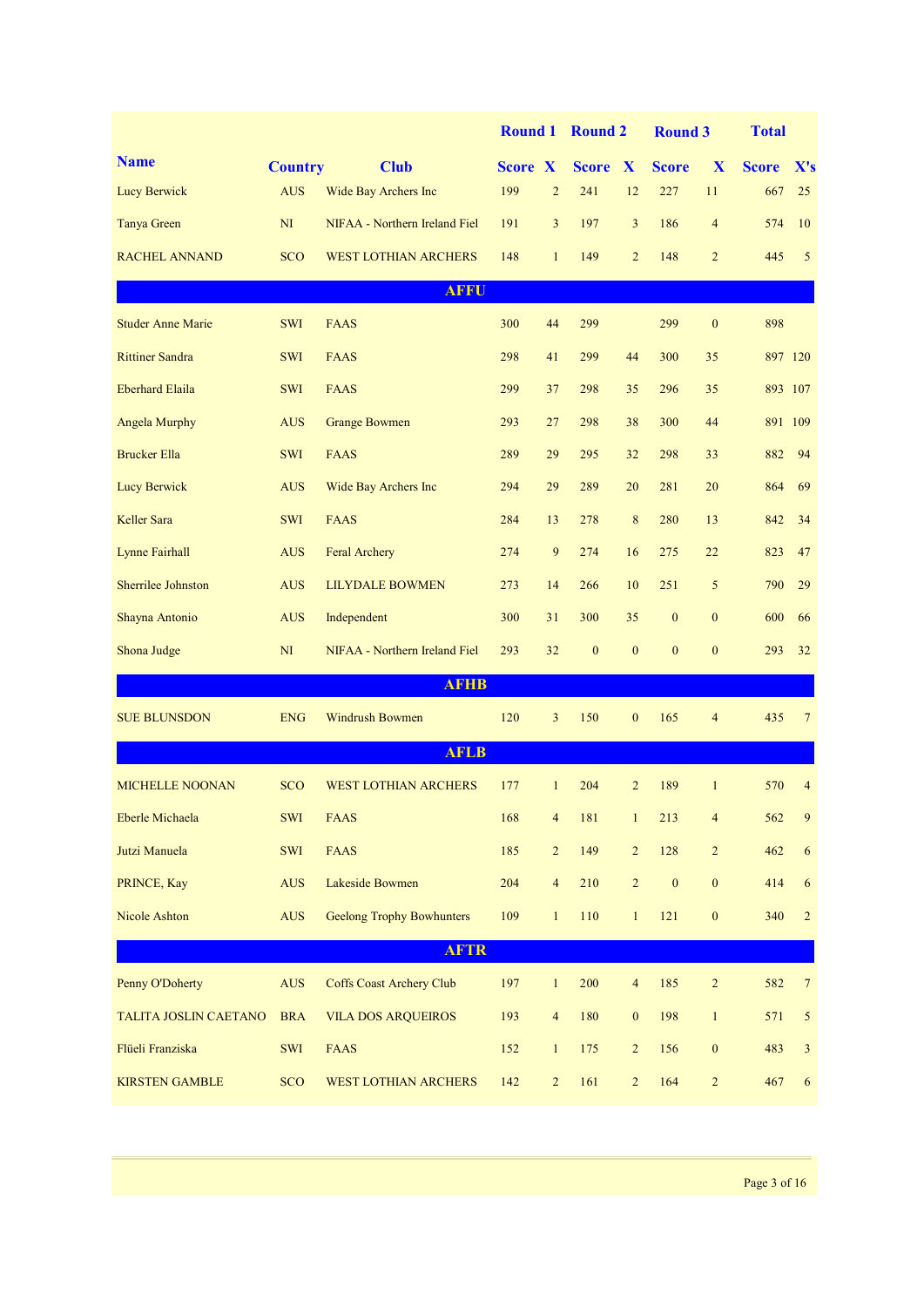|                        |                                  |                                  | <b>Round 1</b> |                | <b>Round 2</b> |                  | <b>Round 3</b> |                          | <b>Total</b> |                 |
|------------------------|----------------------------------|----------------------------------|----------------|----------------|----------------|------------------|----------------|--------------------------|--------------|-----------------|
| <b>Name</b>            | <b>Country</b>                   | <b>Club</b>                      | <b>Score X</b> |                | Score X        |                  | <b>Score</b>   | X                        | <b>Score</b> | X's             |
|                        |                                  | AMBB(C)                          |                |                |                |                  |                |                          |              |                 |
| <b>Steve Barratt</b>   | <b>AUS</b>                       | <b>Phoenix Field Archers</b>     | 266            | 8              | 264            | $\overline{7}$   | 278            | 14                       | 808          | 29              |
| <b>Barry Hatchman</b>  | <b>AUS</b>                       | <b>MVA</b>                       | 208            | $\mathbf{1}$   | $\mathbf{0}$   | $\mathbf{0}$     | 220            | $7\phantom{.0}$          | 428          | 8               |
|                        |                                  | AMBB(R)                          |                |                |                |                  |                |                          |              |                 |
| Mayk Warnecke          | <b>GER</b>                       | <b>SV Wissen</b>                 | 258            | 15             | 269            | 22               | 274            | 24                       | 801          | 61              |
| <b>ALLAN DAVIDSON</b>  | <b>SCO</b>                       | <b>WEST LOTHIAN ARCHERS</b>      | 259            | 14             | 272            | 11               | 254            | $\overline{7}$           | 785          | 32              |
| <b>BARWICK, David</b>  | <b>AUS</b>                       | Lakeside Bowmen                  | 249            | 6              | 240            | 8                | 264            | 9                        | 753          | 23              |
| Heiko Uhlemann         | <b>GER</b>                       | <b>SV Wissen</b>                 | 240            | $\overline{7}$ | 242            | $\overline{4}$   | 271            | 10                       | 753          | 21              |
| Rogerio Facin          | <b>BRA</b>                       | Arqueiros do Vale (AVA)          | 241            | 6              | 243            | 10               | 248            | 11                       | 732          | 27              |
| Robert McArthur        | NI                               | NIFAA - Northern Ireland Fiel    | 231            | $\overline{4}$ | 213            | 6                | 205            | $\mathbf{1}$             | 649          | 11              |
| Joachim Albrecht       | <b>SWE</b>                       | Team AC                          | 184            | $\overline{0}$ | 223            | $\overline{4}$   | 229            | $\overline{\mathcal{A}}$ | 636          | 8               |
| Gustavo Machado        | <b>BRA</b>                       | <b>ECCO</b> Archery              | 199            | $\overline{2}$ | 200            | $\overline{4}$   | 178            | $\mathbf{1}$             | 577          | $7\phantom{.0}$ |
|                        |                                  | AMBH(C)                          |                |                |                |                  |                |                          |              |                 |
| PIERCE, MIKE           | <b>USA</b>                       | Predator's Archery               | 280            | 13             | 288            | 24               | 278            | 25                       | 846          | 62              |
| <b>TILGALS</b> , Jason | <b>AUS</b>                       | Lakeside Bowmen                  | 276            | $\mathbf{1}$   | 274            | $\overline{9}$   | 270            | 9                        | 820          | 19              |
| <b>Chris Wengel</b>    | <b>AUS</b>                       | <b>Geelong Trophy Bowhunters</b> | 269            | 15             | 261            | 11               | 263            | 12                       | 793          | 38              |
| <b>Garry Watson</b>    | <b>AUS</b>                       | Phoenix Field Archers            | 258            | 11             | 255            | 5                | 265            | 9                        | 778          | 25              |
| <b>Jay Podubinsky</b>  | <b>AUS</b>                       | Phoenix Field Archers            | 258            | 6              | 257            | 6                | 254            | 5                        | 769          | 17              |
| Ribi Thomas            | <b>SWI</b>                       | <b>FAAS</b>                      | 244            | 11             | 243            | 11               | 252            | 10                       | 739          | 32              |
| STEFANINI, Peter       | <b>AUS</b>                       | Lakeside Bowmen                  | 223            | 4              | 241            | 7                | 250            | 9                        | 714          | 20              |
| <b>Luke Coulson</b>    | <b>AUS</b>                       | Phoenix Field Archers            | 216            | $\overline{9}$ | 209            | $\sqrt{6}$       | 232            | $\overline{3}$           | 657          | 18              |
| <b>Craig Smith</b>     | <b>AUS</b>                       | Renegade Bowmen Inc              | 191            | 5              | 205            | $\mathbf{1}$     | 206            | 6                        | 602          | 12              |
|                        |                                  | AMBH(R)                          |                |                |                |                  |                |                          |              |                 |
| <b>Klaus Frühling</b>  | <b>GER</b>                       | <b>SV Wissen</b>                 | 277            | $10\,$         | 282            | 20               | 284            | $\overline{9}$           | 843          | 39              |
| <b>Raymund Stoll</b>   | <b>GER</b>                       | <b>SV Wissen</b>                 | 274            | 19             | 283            | 24               | 282            | 21                       | 839          | 64              |
| <b>Bruce Kelleher</b>  | $\mathbf{A}\mathbf{U}\mathbf{S}$ | <b>Geelong Trophy Bowhunters</b> | 264            | 15             | 261            | 10               | 254            | 9                        | 779          | 34              |
| Telmo Fonseca          | <b>BRA</b>                       | Arqueiros do Vale (AVA)          | 258            | 9              | 235            | 6                | 262            | $\,8\,$                  | 755          | 23              |
| <b>Russel Carlson</b>  | <b>AUS</b>                       | <b>Gympie Field Archers</b>      | 252            | 12             | 254            | 10 <sup>10</sup> | 227            | $\overline{4}$           | 733          | 26              |
| Sarda Salvatore        | <b>SWI</b>                       | <b>FAAS</b>                      | 249            | $1\,1$         | 247            | $\tau$           | 237            | 5                        | 733          | 23              |
|                        |                                  |                                  |                |                |                |                  |                |                          |              |                 |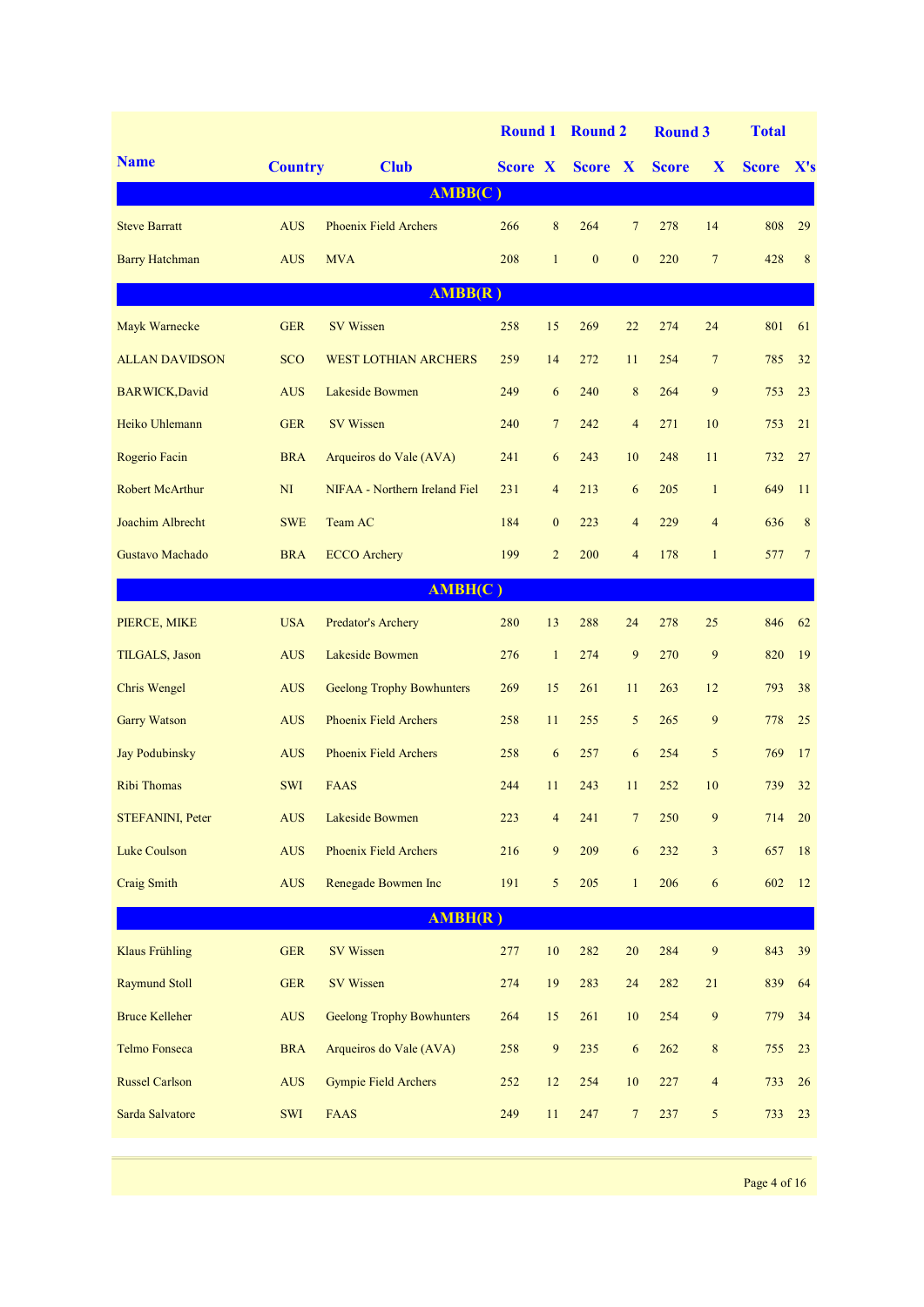|                           |                |                                  |                |                  | <b>Round 1 Round 2</b> |                  | <b>Round 3</b> |                  | <b>Total</b> |                |
|---------------------------|----------------|----------------------------------|----------------|------------------|------------------------|------------------|----------------|------------------|--------------|----------------|
| <b>Name</b>               | <b>Country</b> | <b>Club</b>                      | <b>Score X</b> |                  | <b>Score X</b>         |                  | <b>Score</b>   | X                | <b>Score</b> | X's            |
| <b>Wayne Atkinson</b>     | <b>AUS</b>     | <b>Geelong Trophy Bowhunters</b> | 238            | $\overline{4}$   | 243                    | 8                | 249            | 4                | 730          | 16             |
| <b>GEORGE STEEL</b>       | <b>SCO</b>     | <b>WEST LOTHIAN ARCHERS</b>      | 245            | 6                | 237                    | $\mathbf{1}$     | 234            | 5                | 716          | 12             |
| <b>GARCIA, GREG</b>       | <b>USA</b>     | Predator's Archery               | 237            | 10               | 233                    | $\overline{2}$   | 234            | $\overline{7}$   | 704          | 19             |
| <b>Tomas Ward</b>         | NI             | NIFAA - Northern Ireland Fiel    | 219            | 5                | 236                    | 5                | 246            | 4                | 701          | 14             |
| <b>Todd Carlson</b>       | <b>AUS</b>     | <b>Gympie Field Archers</b>      | 230            | $\overline{4}$   | 229                    | $\overline{4}$   | 233            | $\mathbf{1}$     | 692          | 9              |
| ROGÉRIO BOLELLI           | <b>BRA</b>     | <b>VILA DOS ARQUEIROS</b>        | 233            | 6                | 213                    | $\overline{2}$   | 231            | $\overline{7}$   | 677          | 15             |
| Flavio de Araujo Ferraz   | <b>BRA</b>     | Arqueiros do Vale (AVA)          | 221            | 3                | 227                    | 3                | 222            | 8                | 670          | 14             |
| <b>Bruderer Beat</b>      | <b>SWI</b>     | <b>FAAS</b>                      | 217            | 6                | 225                    | 5                | 221            | $\overline{2}$   | 663          | 13             |
| <b>STEVEN McCORMACK</b>   | <b>ENG</b>     | <b>Windrush Bowmen</b>           | 212            | 4                | 211                    | $\overline{4}$   | 219            | 3                | 642          | 11             |
| José L. Deretti           | <b>BRA</b>     | <b>CTAT</b>                      | 211            | 5                | 220                    | $\overline{2}$   | 203            | 4                | 634          | 11             |
| TOPP, Glynn               | <b>AUS</b>     | Lakeside Bowmen                  | 217            | 5                | 201                    | $\overline{2}$   | 200            | 3                | 618          | 10             |
| FRANZ, Darren             | <b>AUS</b>     | Lakeside Bowmen                  | 174            | $\overline{2}$   | 209                    | $\overline{3}$   | 216            | $\overline{7}$   | 599          | 12             |
| <b>RIC GAMBLE</b>         | <b>SCO</b>     | <b>WEST LOTHIAN ARCHERS</b>      | 195            | $\overline{2}$   | 195                    | $\overline{3}$   | 201            | 4                | 591          | 9              |
| Colm Byrne                | <b>IRE</b>     | <b>Cushinstown Archers</b>       | 178            | 5                | 172                    | $\overline{2}$   | 192            | $\mathbf{1}$     | 542          | 8              |
| <b>RAFAEL KINEIPPE</b>    | <b>BRA</b>     | <b>VILA DOS ARQUEIROS</b>        | 258            | 19               | 259                    | 12               | $\mathbf{0}$   | $\mathbf{0}$     | 517          | 31             |
| Mark Byrne                | <b>AUS</b>     | <b>Geelong Trophy Bowhunters</b> | 116            | $\mathbf{1}$     | 174                    | $\mathbf{1}$     | 169            | 3                | 459          | 5              |
| <b>CRAIGIE, Dirk</b>      | <b>AUS</b>     | Lakeside Bowmen                  | 137            | $\mathbf{1}$     | 146                    | $\mathbf{1}$     | 170            | 3                | 453          | 5              |
| Darrin Dwyer              | <b>AUS</b>     | <b>LILYDALE BOWMEN</b>           | 230            | $\overline{4}$   | 207                    | $\overline{3}$   | $\mathbf{0}$   | $\boldsymbol{0}$ | 437          | $\overline{7}$ |
| <b>Michael Johnston</b>   | <b>AUS</b>     | <b>Feral Archery</b>             | 201            | $\mathbf{1}$     | 235                    | 8                | $\mathbf{0}$   | $\mathbf{0}$     | 436          | 9              |
| McDONNELL, John           |                | AUS Lakeside Bowmen              |                |                  | 104 1 154 0 147        |                  |                | $\overline{2}$   | 405          | $\mathbf{3}$   |
| Chad Vidler               | <b>AUS</b>     | <b>Gympie Field Archers</b>      | 138            | $\bf{0}$         | 127                    | $\boldsymbol{0}$ | 119            | $\boldsymbol{0}$ | 384          | $\bf{0}$       |
| <b>Wayne Goorden</b>      | <b>AUS</b>     | <b>Geelong Trophy Bowhunters</b> | 92             | $\boldsymbol{0}$ | 137                    | $\overline{2}$   | 131            | $\overline{c}$   | 360          | $\overline{4}$ |
| <b>SIMON HESLOP</b>       | <b>ENG</b>     | <b>Windrush Bowmen</b>           | 63             | $\boldsymbol{0}$ | 70                     | $\overline{c}$   | 41             | $\boldsymbol{0}$ | 174          | $\overline{c}$ |
|                           |                | <b>AMBH(R)</b>                   |                |                  |                        |                  |                |                  |              |                |
| <b>Hugo Gaspar Santos</b> | <b>BRA</b>     | <b>CTAT</b>                      | 152            | 4                | 177                    | $\overline{c}$   | 132            | $\boldsymbol{0}$ | 461          | 6              |
|                           |                | <b>AMBL</b>                      |                |                  |                        |                  |                |                  |              |                |
| Carlos G. Einisman        | <b>ARG</b>     | <b>AATA</b>                      | 291            | $25\,$           | 288                    | 21               | 287            | $25\,$           | 866          | 71             |
| <b>Kev Dowd</b>           | <b>AUS</b>     | Renegade Bowmen Inc              | 290            | 15               | 283                    | 17               | 283            | 14               | 856          | 46             |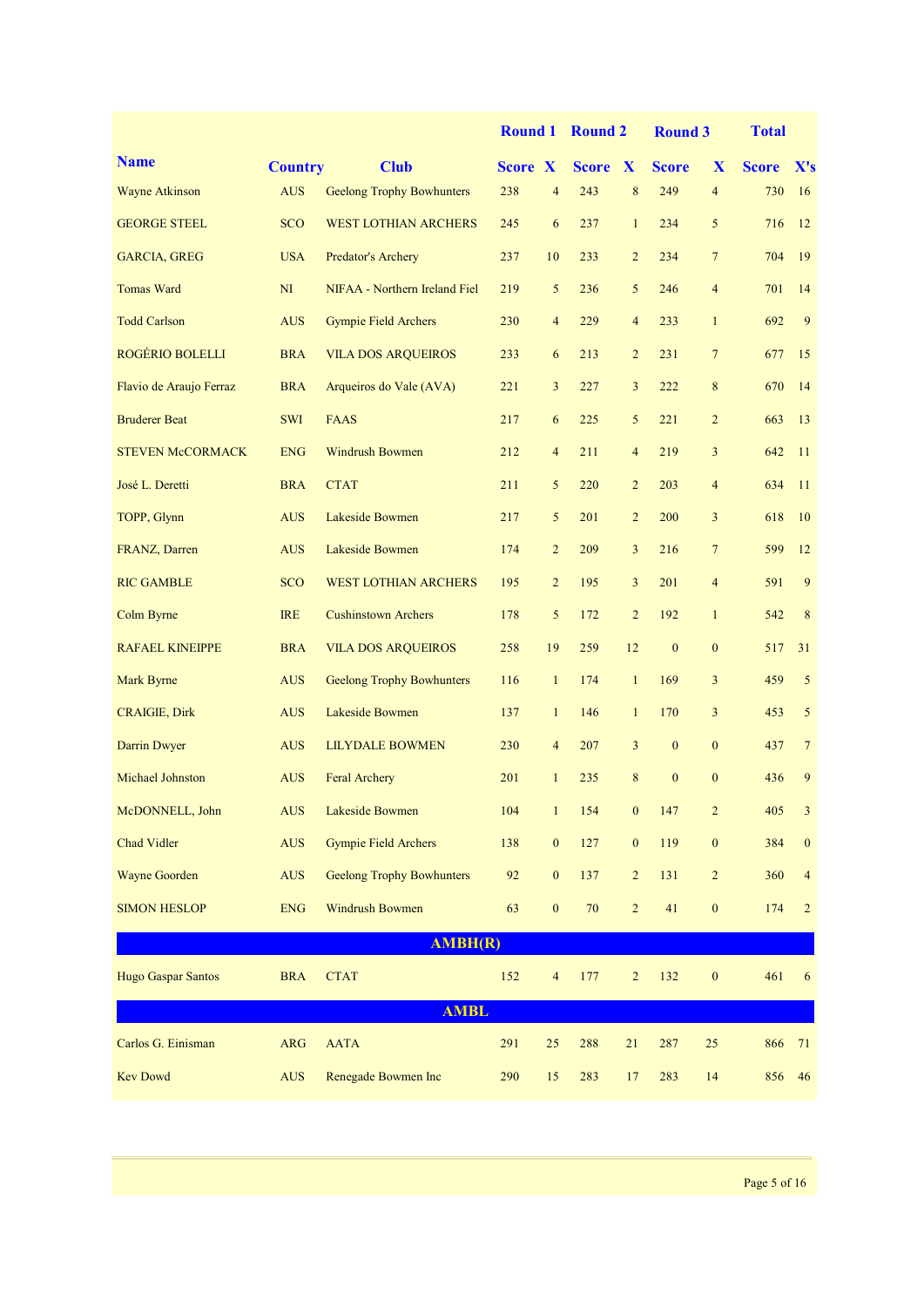|                         |                |                                  | <b>Round 1</b> |    | <b>Round 2</b>   |                  | <b>Round 3</b>     |                  | <b>Total</b> |         |
|-------------------------|----------------|----------------------------------|----------------|----|------------------|------------------|--------------------|------------------|--------------|---------|
| <b>Name</b>             | <b>Country</b> | <b>Club</b>                      | <b>Score X</b> |    | Score X          |                  | <b>Score</b>       | X                | <b>Score</b> | X's     |
|                         |                | <b>AMBU</b>                      |                |    |                  |                  |                    |                  |              |         |
| <b>Balzer Lukas</b>     | <b>SWI</b>     | <b>FAAS</b>                      | 300            | 53 | 300              | 52               | 300                | 53               |              | 900 158 |
| Häggi Stephan           | <b>SWI</b>     | <b>FAAS</b>                      | 300            | 42 | 300              | 45               | 300                | 48               |              | 900 135 |
| <b>Damien Ormiston</b>  | <b>AUS</b>     | Moranbah Bowhunters and Fi       | 299            | 43 | 300              | 44               | 300                | 46               |              | 899 133 |
| <b>Fehr Martin</b>      | <b>SWI</b>     | <b>FAAS</b>                      | 297            | 44 | 299              | 45               | 300                | $\boldsymbol{0}$ | 896          | 89      |
| <b>CARLOS TAVEIRA</b>   | <b>BRA</b>     | <b>VILA DOS ARQUEIROS</b>        | 299            | 36 | 297              | 30               | 299                | 41               |              | 895 107 |
| <b>Darren Halls</b>     | <b>AUS</b>     | Moranbah Bowhunters and Fi       | 296            | 30 | 299              | 44               | 300                | 28               |              | 895 102 |
| Hoppe Jan               | <b>SWI</b>     | <b>FAAS</b>                      | 296            | 35 | 296              | 30               | 295                | 31               | 887          | 96      |
| <b>Michael Dent</b>     | <b>AUS</b>     | Phoenix Field Archers            | 295            | 29 | 296              | 27               | 290                | 24               | 881          | 80      |
| <b>BRACK</b> , Darren   | <b>AUS</b>     | Lakeside Bowmen                  | 286            | 22 | 298              | 39               | 291                | 33               | 875          | 94      |
| <b>Steve Taylor</b>     | <b>AUS</b>     | Renegade Bowmen Inc              | 288            | 16 | 290              | 22               | 289                | 27               | 867          | 65      |
| DRAPER, Dale            | <b>AUS</b>     | Lakeside Bowmen                  | 285            | 27 | 284              | 21               | 294                | 31               | 863          | 79      |
| Luke Goodwin            | <b>AUS</b>     | <b>Geelong Trophy Bowhunters</b> | 287            | 20 | 290              | 28               | 285                | 15               | 862          | 63      |
| Mark Spiller            | <b>AUS</b>     | <b>Gympie Field Archers</b>      | 281            | 23 | 286              | 22               | 292                | 31               | 859          | 76      |
| Juan Pereira            | <b>AUS</b>     | Wide Bay Archers Inc             | 288            | 30 | 276              | 24               | 291                | 23               | 855          | 77      |
| Jono Layton             | <b>AUS</b>     | <b>Geelong Trophy Bowhunters</b> | 270            | 16 | 277              | 14               | 282                | 18               | 829          | 48      |
| <b>Andrew Little</b>    | <b>AUS</b>     | Wide Bay Archers Inc             | 277            | 14 | 275              | 14               | 270                | 18               | 822          | 46      |
| Mike McKenzie           | <b>AUS</b>     | <b>Coffs Coast Archery Club</b>  | 259            | 11 | 225              | $\tau$           | 261                | $\overline{7}$   | 745          | 25      |
| Kevin Joyce             | <b>IRE</b>     | <b>Cushinstown Archers</b>       | 246            | 9  | 241              | $\overline{2}$   | 246                | $\mathbf{1}$     | 733          | 12      |
| <b>Nicholas Brunlow</b> |                | AUS LILYDALE BOWMEN              |                |    |                  |                  | 251 9 231 10 239 8 |                  |              | 721 27  |
| John McKay              | <b>AUS</b>     | Moranbah Bowhunters and Fi       | 300            | 38 | 296              | 32               | $\boldsymbol{0}$   | $\boldsymbol{0}$ | 596          | 70      |
| Leandro Nakamura        | <b>BRA</b>     | <b>ECCO</b> Archery              | 294            | 30 | 296              | 31               | $\boldsymbol{0}$   | $\mathbf{0}$     | 590          | 61      |
| <b>Donald Erskine</b>   | <b>AUS</b>     | Renegade Bowmen Inc              | 288            | 20 | 285              | 21               | $\boldsymbol{0}$   | $\mathbf{0}$     | 573          | 41      |
| <b>Nelson Mann</b>      | <b>AUS</b>     | Moranbah Bowhunters and Fi       | 280            | 20 | $\boldsymbol{0}$ | $\boldsymbol{0}$ | 259                | $\overline{9}$   | 539          | 29      |
| Kevin Swan              | <b>AUS</b>     | Renegade Bowmen Inc              | 265            | 11 | 268              | $\,8\,$          | $\mathbf{0}$       | $\mathbf{0}$     | 533          | 19      |
|                         |                | AMFS(C)                          |                |    |                  |                  |                    |                  |              |         |
| Tim Allen               | <b>AUS</b>     | <b>Coffs Coast Archery Club</b>  | 298            | 46 | 299              | 41               | 297                | 37               |              | 894 124 |
| <b>ALISTAIR TAYLOR</b>  | <b>SCO</b>     | WEST LOTHIAN ARCHERS             | 293            | 32 | 295              | 29               | 295                | 40               |              | 883 101 |
| David Lilley            | <b>ENG</b>     | Independent                      | 275            | 18 | 278              | $18\,$           | 291                | 26               | 844          | 62      |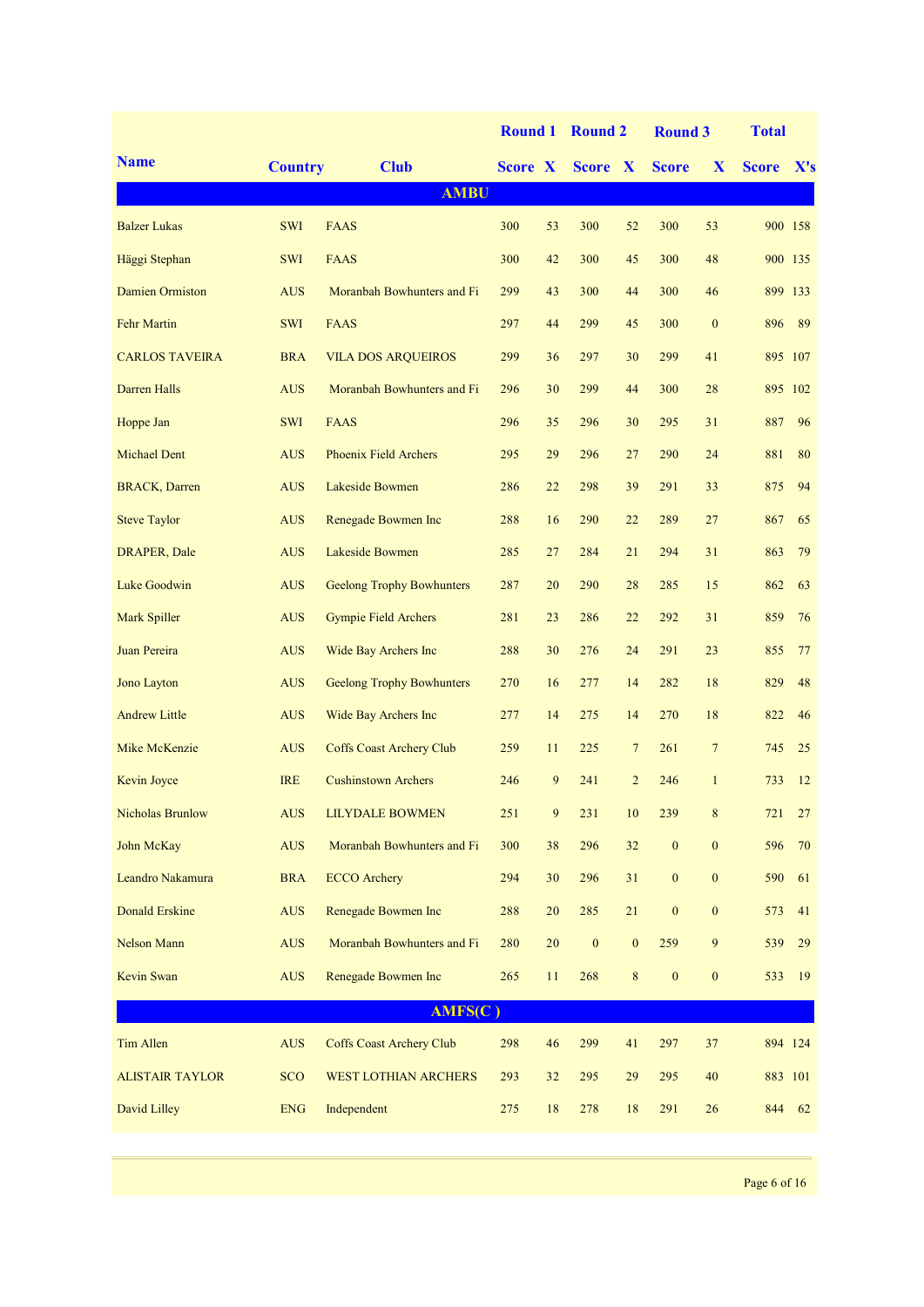|                                   |                |                                   | <b>Round 1</b> |                         | <b>Round 2</b>   |                | <b>Round 3</b> |                  | <b>Total</b> |         |
|-----------------------------------|----------------|-----------------------------------|----------------|-------------------------|------------------|----------------|----------------|------------------|--------------|---------|
| <b>Name</b>                       | <b>Country</b> | <b>Club</b>                       | <b>Score X</b> |                         | Score X          |                | <b>Score</b>   | X                | <b>Score</b> | X's     |
| <b>Alan Spriggs</b>               | <b>AUS</b>     | <b>Gympie Field Archers</b>       | 209            | 6                       | 247              | 6              | 272            | 15               | 728          | 27      |
| <b>Russel Orgill</b>              | <b>AUS</b>     | <b>MVA</b>                        | 245            | 16                      | 256              | 12             | 226            | 6                | 727          | 34      |
| <b>Brett Ewington</b>             | <b>AUS</b>     | <b>Coffs Coast Archery Club</b>   | 274            | 14                      | 271              | 18             | $\mathbf{0}$   | $\mathbf{0}$     | 545          | 32      |
|                                   |                | AMFS(R)                           |                |                         |                  |                |                |                  |              |         |
| David Uprichard                   | NI             | NIFAA - Northern Ireland Fiel     | 277            | 11                      | 285              | 20             | 288            | 27               | 850          | 58      |
| <b>Thiele Toni</b>                | <b>SWI</b>     | <b>FAAS</b>                       | 284            | 16                      | 282              | 13             | 275            | $\boldsymbol{0}$ | 841          | 29      |
| <b>Robbie Stinson</b>             | NI             | NIFAA - Northern Ireland Fiel     | 271            | 11                      | 281              | 6              | 274            | 25               | 826          | 42      |
| Magdiel da Costa Santos           | <b>BRA</b>     | <b>Xfinder Archery</b>            | 264            | 17                      | 280              | 13             | 280            | 13               | 824          | 43      |
| <b>Christopher Major</b>          | <b>AUS</b>     | Renegade Bowmen Inc               | 274            | 10                      | 277              | 15             | 262            | 9                | 813          | 34      |
| Michael McDowell                  | NI             | NIFAA - Northern Ireland Fiel     | 256            | 10                      | 274              | 19             | 268            | 9                | 798          | 38      |
| <b>IAN MCKAY</b>                  | <b>SCO</b>     | <b>WEST LOTHIAN ARCHERS</b>       | 271            | 13                      | 270              | 13             | 257            | $\overline{7}$   | 798          | 33      |
| <b>Adrian Plaskitt</b>            | <b>AUS</b>     | Feral Archery                     | 267            | 12                      | 271              | 11             | 257            | 12               | 795          | 35      |
| <b>JOHN EYRE</b>                  | <b>SCO</b>     | <b>WEST LOTHIAN ARCHERS</b>       | 261            | 8                       | 266              | 10             | 258            | 12               | 785          | 30      |
| ROSAL, JOSE                       | <b>USA</b>     | Predator's Archery                | 253            | 10                      | 268              | 10             | 264            | 9                | 785          | 29      |
| <b>Bachofner Urs</b>              | SWI            | <b>FAAS</b>                       | 249            | 6                       | 255              | 11             | 247            | 10               | 751          | 27      |
| <b>Tony Sullivan</b>              | <b>AUS</b>     | Renegade Bowmen Inc               | 245            | 3                       | 243              | 5              | 263            | 6                | 751          | 14      |
| <b>GRAHAM PORTEOUS</b>            | <b>SCO</b>     | <b>WEST LOTHIAN ARCHERS</b>       | 252            | 5                       | 253              | $\overline{2}$ | 244            | 6                | 749          | 13      |
| Mitrovic Gradimir                 | <b>SWI</b>     | <b>FAAS</b>                       | 248            | 8                       | 247              | 6              | 246            | 5                | 741          | 19      |
| <b>TONY BENTON</b>                | <b>SCO</b>     | <b>BARONS FOLLY ARCHERS</b>       | 243            | 8                       | 246              | $\overline{2}$ | 244            | $\mathbf{1}$     | 733          | 11      |
| Dermott Knox                      | NI             | NIFAA - Northern Ireland Fiel 233 |                | $\overline{\mathbf{3}}$ | 221              | $\overline{4}$ | 236 12         |                  | 690          | 19      |
| MUHIL MAYAVANNAN                  | <b>SCO</b>     | WEST LOTHIAN ARCHERS              | 240            | $\overline{4}$          | 225              | $\overline{3}$ | 220            | $\sqrt{6}$       | 685          | 13      |
| <b>Mark Ling</b>                  | <b>AUS</b>     | Feral Archery                     | 201            | 9                       | 246              | $\overline{7}$ | 232            | $\overline{7}$   | 679          | 23      |
| <b>JAMIE BARR</b>                 | <b>SCO</b>     | <b>BARONS FOLLY ARCHERS</b>       | 196            | $\overline{3}$          | 209              | $\mathbf{1}$   | 197            | $\overline{2}$   | 602          | 6       |
| Zwimpfer Robin                    | SWI            | <b>FAAS</b>                       | 170            | 5                       | 191              | $\mathbf{0}$   | 201            | $\boldsymbol{0}$ | 562          | 5       |
| <b>Anderson Rodrigues Barroso</b> | <b>BRA</b>     | <b>Xfinder Archery</b>            | 254            | 12                      | $\boldsymbol{0}$ | $\mathbf{0}$   | 240            | 5                | 494          | 17      |
|                                   |                | <b>AMFU</b>                       |                |                         |                  |                |                |                  |              |         |
| Fabio Cesar Tassinari             | <b>BRA</b>     | <b>Xfinder Archery</b>            | 300            | 56                      | 300              | 56             | 300            | 56               |              | 900 168 |
| <b>Tynan Fairhall</b>             | <b>AUS</b>     | Feral Archery                     | 300            | 54                      | 300              | 55             | 300            | 56               |              | 900 165 |
| Britschgi Ueli                    | <b>SWI</b>     | <b>FAAS</b>                       | 300            | 50                      | 300              | 52             | 300            | 56               |              | 900 158 |
|                                   |                |                                   |                |                         |                  |                |                |                  |              |         |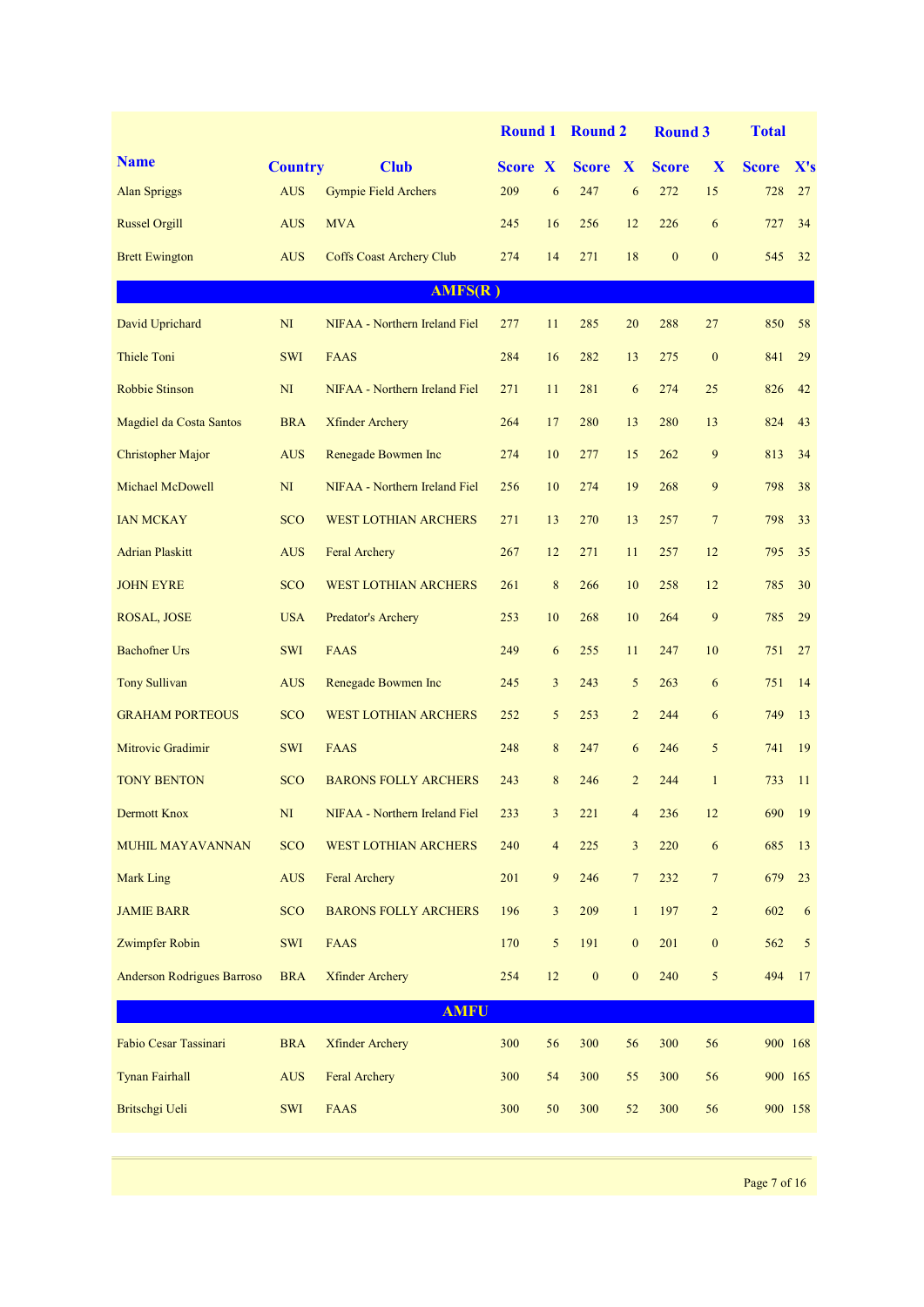|                             |                                  |                                  | <b>Round 1</b> |    | <b>Round 2</b> |                 | <b>Round 3</b>   |                  | <b>Total</b> |         |
|-----------------------------|----------------------------------|----------------------------------|----------------|----|----------------|-----------------|------------------|------------------|--------------|---------|
| <b>Name</b>                 | <b>Country</b>                   | <b>Club</b>                      | <b>Score X</b> |    | <b>Score</b>   | X               | <b>Score</b>     | X                | <b>Score</b> | X's     |
| <b>Benjamin Pavitt</b>      | <b>AUS</b>                       | Renegade Bowmen Inc              | 300            | 49 | 300            | 56              | 300              | 48               |              | 900 153 |
| <b>NADAL, RICARDO</b>       | <b>USA</b>                       | Predator's Archery               | 300            | 53 | 300            | 44              | 300              | 51               |              | 900 148 |
| <b>JENKINS, JEFF</b>        | <b>USA</b>                       | Predator's Archery               | 300            | 46 | 300            | 50              | 300              | 52               |              | 900 148 |
| <b>Wallimann Ruedi</b>      | <b>SWI</b>                       | <b>FAAS</b>                      | 300            | 49 | 300            | 47              | 300              | 46               |              | 900 142 |
| <b>UIRAGHAILE, SAOIRSE</b>  | <b>USA</b>                       | Predator's Archery               | 300            | 31 | 300            | 50              | 300              | 43               |              | 900 124 |
| <b>Fankhauser Peter</b>     | <b>SWI</b>                       | <b>FAAS</b>                      | 300            | 44 | 300            | 45              | 299              | 50               |              | 899 139 |
| <b>Tom Ashton</b>           | <b>AUS</b>                       | <b>Geelong Trophy Bowhunters</b> | 298            | 37 | 300            | 45              | 300              | 44               |              | 898 126 |
| <b>Anders Hillgren</b>      | <b>SWE</b>                       | Värmlands                        | 298            | 35 | 297            | 30              | 300              | 42               |              | 895 107 |
| Lars Jonsson                | <b>SWE</b>                       | Team AC                          | 296            | 35 | 300            | 49              | 298              | 40               |              | 894 124 |
| <b>Andreas Granlund</b>     | <b>SWE</b>                       | Team AC                          | 295            | 30 | 300            | 41              | 298              | 50               |              | 893 121 |
| Divaldo Sampaio             | <b>BRA</b>                       | <b>ECCO</b> Archery              | 295            | 31 | 299            | 29              | 299              | 29               | 893          | 89      |
| Luiz Paulo do Amaral de Mac | <b>BRA</b>                       | <b>Xfinder Archery</b>           | 295            | 36 | 299            | 40              | 297              | 36               |              | 891 112 |
| <b>Mikael Hillgren</b>      | <b>SWE</b>                       | Värmlands                        | 299            | 36 | 294            | 42              | 297              | 31               |              | 890 109 |
| <b>Clinton Bunce</b>        | <b>AUS</b>                       | Renegade Bowmen Inc              | 291            | 25 | 295            | 39              | 299              | 42               |              | 885 106 |
| <b>Peter Fairhall</b>       | <b>AUS</b>                       | Feral Archery                    | 291            | 19 | 295            | 35              | 292              | 35               | 878          | 89      |
| <b>Samuel Williams</b>      | <b>AUS</b>                       | <b>Phoenix Field Archers</b>     | 284            | 26 | 294            | 20              | 294              | 23               | 872          | 69      |
| Jan-Åke Arvidsson           | <b>SWE</b>                       | Team AC                          | 287            | 29 | 291            | 26              | 290              | 29               | 868          | 84      |
| <b>Jeremy Gannon</b>        | <b>AUS</b>                       | <b>Geelong Trophy Bowhunters</b> | 292            | 25 | 295            | 30              | 281              | 20               | 868          | 75      |
| <b>Ben Gibsom</b>           | NI                               | NIFAA - Northern Ireland Fiel    | 290            | 15 | 288            | 14              | 290              | 14               | 868          | 43      |
| Dan Bryen                   | AUS                              | Wide Bay Archers Inc             | 291            | 26 | 291            | 21              | 280              | 13               | 862          | 60      |
| David McDonald              | <b>AUS</b>                       | <b>LILYDALE BOWMEN</b>           | 294            | 29 | 284            | 17              | 282              | 22               | 860          | 68      |
| <b>Stewart Sherman</b>      | <b>AUS</b>                       | Feral Archery                    | 272            | 17 | 288            | $5\overline{)}$ | 295              | 37               | 855          | 59      |
| <b>Tyler Atkinson</b>       | <b>AUS</b>                       | <b>Geelong Trophy Bowhunters</b> | 298            | 33 | 292            | 37              | 248              | $\overline{4}$   | 838          | 74      |
| <b>STEVAN SAWULAK</b>       | <b>SCO</b>                       | WEST LOTHIAN ARCHERS             | 284            | 20 | 286            | 15              | 264              | $10\,$           | 834          | 45      |
| <b>Patrick Moss</b>         | <b>AUS</b>                       | Renegade Bowmen Inc              | 266            | 15 | 280            | 21              | 280              | 26               | 826          | 62      |
| Paul Langton                | <b>AUS</b>                       | <b>LILYDALE BOWMEN</b>           | 282            | 25 | 280            | 21              | 261              | $\overline{9}$   | 823          | 55      |
| Fábio Saldanha Ely          | <b>BRA</b>                       | <b>CTAT</b>                      | 259            | 18 | 266            | $\,8\,$         | 283              | 25               | 808          | 51      |
| <b>Shaun Hastie</b>         | $\mathbf{A}\mathbf{U}\mathbf{S}$ | <b>Urban Archery</b>             | 300            | 50 | 300            | 53              | $\boldsymbol{0}$ | $\boldsymbol{0}$ |              | 600 103 |
| <b>Marcus Anear</b>         | <b>AUS</b>                       | <b>Urban Archery</b>             | 299            | 43 | 300            | 49              | $\boldsymbol{0}$ | $\mathbf{0}$     | 599          | 92      |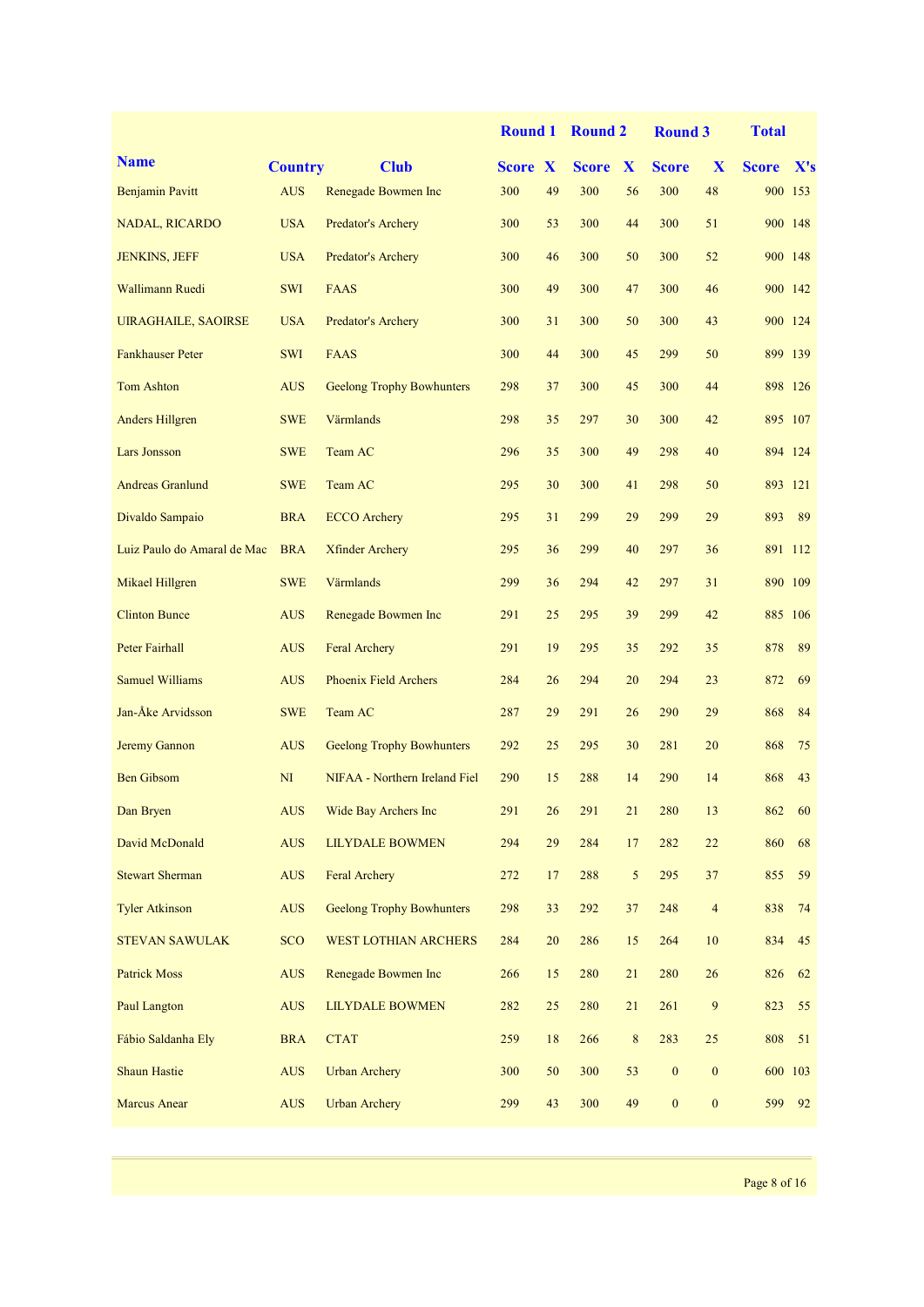|                           |                |                               |                |                         | Round 1 Round 2  |                  | <b>Round 3</b>   |                  | <b>Total</b> |                  |
|---------------------------|----------------|-------------------------------|----------------|-------------------------|------------------|------------------|------------------|------------------|--------------|------------------|
| <b>Name</b>               | <b>Country</b> | <b>Club</b>                   | <b>Score X</b> |                         | <b>Score</b>     | $\mathbf{X}$     | <b>Score</b>     | X                | <b>Score</b> | X's              |
| <b>Brenton Neuschulz</b>  | <b>AUS</b>     | Feral Archery                 | 298            | 39                      | 297              | 48               | $\mathbf{0}$     | $\mathbf{0}$     | 595          | 87               |
| <b>BAGGETT, KEITH</b>     | <b>USA</b>     | Predator's Archery            | 300            | 52                      | $\boldsymbol{0}$ | $\mathbf{0}$     | $\mathbf{0}$     | $\boldsymbol{0}$ | 300          | 52               |
| Paul Edwards              | <b>AUS</b>     | <b>Gympie Field Archers</b>   | 299            | 49                      | $\overline{0}$   | $\mathbf{0}$     | $\overline{0}$   | $\mathbf{0}$     | 299          | 49               |
| Dan Antonio               | <b>AUS</b>     | Independent                   | 291            | 19                      | $\mathbf{0}$     | $\mathbf{0}$     | $\overline{0}$   | $\mathbf{0}$     | 291          | 19               |
| <b>WAGNER, JAMES</b>      | <b>USA</b>     | Predator's Archery            | 290            | 23                      | $\mathbf{0}$     | $\mathbf{0}$     | $\overline{0}$   | $\mathbf{0}$     | 290          | 23               |
| Darren Robinson           | <b>AUS</b>     | Feral Archery                 | 286            | 22                      | $\mathbf{0}$     | $\mathbf{0}$     | $\overline{0}$   | $\mathbf{0}$     | 286          | 22               |
| <b>THOMAS LAWYER</b>      | <b>AUS</b>     | Wagga Wagga                   | 265            | 8                       | $\mathbf{0}$     | $\mathbf{0}$     | $\mathbf{0}$     | $\mathbf{0}$     | 265          | 8                |
|                           |                | <b>AMHB</b>                   |                |                         |                  |                  |                  |                  |              |                  |
| <b>Haller Kim</b>         | <b>SWI</b>     | <b>FAAS</b>                   | 111            | $\mathbf{1}$            | 187              | $\mathbf{0}$     | 201              | $\mathbf{0}$     | 499          | $\mathbf{1}$     |
| <b>Sean Moore</b>         | NI             | NIFAA - Northern Ireland Fiel | 150            | $\mathbf{1}$            | 158              | $\overline{4}$   | 188              | $\boldsymbol{0}$ | 496          | 5                |
| <b>MARTIN O'NIONS</b>     | <b>SCO</b>     | <b>WEST LOTHIAN ARCHERS</b>   | 158            | 5                       | 166              | $\mathbf{1}$     | 165              | $\overline{2}$   | 489          | $\bf 8$          |
| <b>GRAHAM BISHOP</b>      | <b>ENG</b>     | <b>Windrush Bowmen</b>        | 156            | $\mathbf{0}$            | 170              | $\overline{2}$   | 156              | $\overline{2}$   | 482          | $\overline{4}$   |
|                           |                | <b>AMLB</b>                   |                |                         |                  |                  |                  |                  |              |                  |
| Pizzo Gianfranco          | <b>SWI</b>     | <b>FAAS</b>                   | 246            | 9                       | 264              | 10               | 242              | 13               | 752          | 32               |
| <b>Alexandre Borrego0</b> | <b>BRA</b>     | Arqueiros do Vale (AVA)       | 240            | 5                       | 246              | 9                | 256              | 14               | 742          | 28               |
| <b>Twerenbold Thomas</b>  | <b>SWI</b>     | <b>FAAS</b>                   | 223            | $\overline{4}$          | 222              | $\overline{2}$   | 222              | 5                | 667          | 11               |
| <b>MARK HITCHMAN</b>      | <b>ENG</b>     | <b>Windrush Bowmen</b>        | 217            | $\overline{2}$          | 202              | $\overline{3}$   | 215              | 6                | 634          | 11               |
| Neil Cracknell            | <b>AUS</b>     | <b>MVA</b>                    | 203            | 4                       | 200              | 5                | 195              | $\overline{2}$   | 598          | 11               |
| <b>Fessler Raphael</b>    | <b>SWI</b>     | <b>FAAS</b>                   | 208            | $\mathbf{1}$            | 199              | $\mathbf{0}$     | 187              | $\overline{4}$   | 594          | 5                |
| ALEXANDRE GOMES CAE BRA   |                | <b>VILA DOS ARQUEIROS</b>     | 177            | $\overline{c}$          | 165              | $\mathbf{1}$     | 207              | 6                | 549          | 9                |
| PENDER, David             | <b>AUS</b>     | Lakeside Bowmen               | 158            | $\overline{2}$          | 197              | $\overline{4}$   | 171              | 3                | 526          | $\boldsymbol{9}$ |
| Paul Williams             | <b>AUS</b>     | <b>LILYDALE BOWMEN</b>        | 152            | $\mathbf{1}$            | 166              | $\overline{2}$   | 188              | 3                | 506          | $\sqrt{6}$       |
| Rafael César Laurentino   | <b>BRA</b>     | <b>CTAT</b>                   | 161            | $\overline{2}$          | 148              | $\overline{2}$   | 183              | $\overline{c}$   | 492          | 6                |
| Rob Ellis                 | <b>AUS</b>     | <b>Grange Bowmen</b>          | 162            | $\mathbf{1}$            | 156              | $\overline{2}$   | 156              | $\overline{2}$   | 474          | 5                |
| EDUARDO "ONON" ELORZ BRA  |                | <b>VILA DOS ARQUEIROS</b>     | 201            | $\overline{4}$          | 205              | $\overline{2}$   | $\boldsymbol{0}$ | $\boldsymbol{0}$ | 406          | 6                |
| <b>Bösch Daniel</b>       | <b>SWI</b>     | <b>FAAS</b>                   | 123            | $\mathbf{0}$            | 121              | $\overline{2}$   | 148              | $\mathbf{1}$     | 392          | $\mathfrak{Z}$   |
| PRINCE, Wayne             | <b>AUS</b>     | Lakeside Bowmen               | 169            | $\overline{4}$          | 153              | $\mathfrak{Z}$   | $\boldsymbol{0}$ | $\boldsymbol{0}$ | 322          | $\overline{7}$   |
| <b>JOSHEPH SHAW</b>       | <b>ENG</b>     | <b>Windrush Bowmen</b>        | 98             | $\overline{c}$          | 76               | $\mathbf{1}$     | 59               | $\mathbf{1}$     | 233          | $\overline{4}$   |
| <b>Rodney Rathbone</b>    | <b>AUS</b>     | <b>LILYDALE BOWMEN</b>        | 223            | $\overline{\mathbf{3}}$ | $\boldsymbol{0}$ | $\boldsymbol{0}$ | $\boldsymbol{0}$ | $\boldsymbol{0}$ | 223          | $\mathfrak{Z}$   |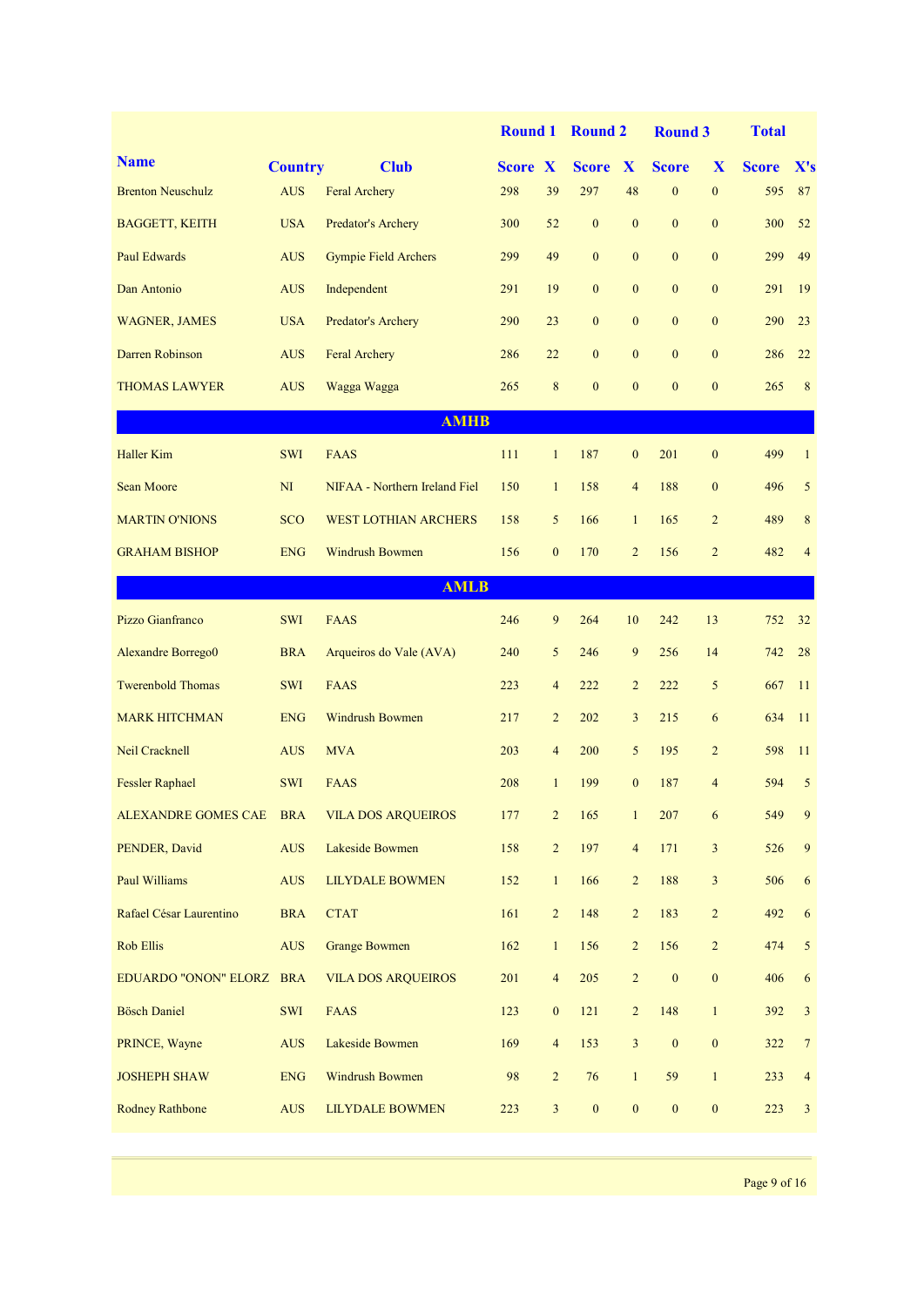|                            |                |                                  | <b>Round 1</b> |                | <b>Round 2</b> |                  | <b>Round 3</b> |                          | <b>Total</b> |                |
|----------------------------|----------------|----------------------------------|----------------|----------------|----------------|------------------|----------------|--------------------------|--------------|----------------|
| <b>Name</b>                | <b>Country</b> | <b>Club</b>                      | <b>Score X</b> |                | Score X        |                  | <b>Score</b>   | X                        | Score X's    |                |
|                            |                | <b>AMTR</b>                      |                |                |                |                  |                |                          |              |                |
| Rodrigo Cesar Portela      | <b>BRA</b>     | <b>CTAT</b>                      | 247            | 6              | 264            | 14               | 248            | $7\phantom{.0}$          | 759          | 27             |
| <b>CHENOWETH, Clint</b>    | <b>AUS</b>     | Lakeside Bowmen                  | 225            | $\overline{7}$ | 229            | 9                | 226            | 3                        | 680          | 19             |
| <b>Troy O'Doherty</b>      | <b>AUS</b>     | <b>Coffs Coast Archery Club</b>  | 212            | 4              | 231            | $\overline{2}$   | 235            | $\overline{4}$           | 678          | 10             |
| Jader Maurício Masson      | <b>BRA</b>     | <b>CTAT</b>                      | 211            | 5              | 202            | 5                | 219            | 8                        | 632          | 18             |
| João Luís Pereira Pinto    | <b>BRA</b>     | <b>CTAT</b>                      | 198            | 6              | 178            | $\overline{3}$   | 193            | 8                        | 569          | 17             |
| Sandro César Loireiro      | <b>BRA</b>     | <b>CTAT</b>                      | 176            | $\overline{4}$ | 169            | $\overline{2}$   | 176            | $\overline{2}$           | 521          | 8              |
| <b>HARRY WOOLIAMS</b>      | <b>ENG</b>     | <b>Windrush Bowmen</b>           | 173            | $\mathbf{1}$   | 154            | $\mathbf{0}$     | 156            | $\mathbf{1}$             | 483          | $\overline{2}$ |
| <b>ALLOTT</b> Jon          | <b>AUS</b>     | Lakeside Bowmen                  | 146            | $\mathbf{0}$   | 183            | $\overline{3}$   | 149            | $\mathbf{0}$             | 478          | 3              |
| <b>Damien Dent</b>         | <b>AUS</b>     | <b>Coffs Coast Archery Club</b>  | 126            | $\mathbf{0}$   | 152            | $\overline{3}$   | 117            | $\mathbf{0}$             | 395          | 3              |
| <b>RAFAEL HESSEL</b>       | <b>BRA</b>     | <b>VILA DOS ARQUEIROS</b>        | 200            | $\mathbf{1}$   | 136            | $\mathbf{0}$     | $\mathbf{0}$   | $\mathbf{0}$             | 336          | $\mathbf{1}$   |
| José Luis Traversaro       | <b>BRA</b>     | <b>CTAT</b>                      | 93             | $\mathbf{1}$   | 119            | $\overline{2}$   | 120            | $\overline{2}$           | 332          | 5              |
| THOMPSON, Russell          | <b>AUS</b>     | Lakeside Bowmen                  | 167            | $\mathbf{0}$   | 137            | 3                | $\mathbf{0}$   | $\mathbf{0}$             | 304          | 3              |
| <b>BRUNO JOSÉ CALEGARI</b> | <b>BRA</b>     | <b>VILA DOS ARQUEIROS</b>        | 123            | $\overline{2}$ | 126            | $\mathbf{0}$     | 52             | $\mathbf{1}$             | 301          | 3              |
|                            |                | CFBB(C)                          |                |                |                |                  |                |                          |              |                |
| <b>Casey Ormiston</b>      | <b>AUS</b>     | Moranbah Bowhunters and Fi       | 168            | $\mathbf{0}$   | 177            | $\mathbf{1}$     | 183            | $\overline{2}$           | 528          | 3              |
| <b>Annie Mathers</b>       | <b>AUS</b>     | <b>Geelong Trophy Bowhunters</b> | 62             | $\overline{0}$ | 53             | $\mathbf{0}$     | 103            | $\mathbf{1}$             | 218          | $\mathbf{1}$   |
|                            |                | CFBB(R)                          |                |                |                |                  |                |                          |              |                |
| PIERCE, LILITH             | <b>USA</b>     | Predator's Archery               | 261            | 9              | 253            | 3                | 273            | 12                       | 787          | 24             |
| <b>Abigail Mathers</b>     | <b>AUS</b>     | <b>Geelong Trophy Bowhunters</b> | 140            | $\mathbf{1}$   | 95             | $\boldsymbol{0}$ | 170            | $\mathbf{1}$             | 405          | $\overline{c}$ |
| Katana McCook              | <b>AUS</b>     | <b>Gympie Field Archers</b>      | 78             | $\mathbf{0}$   | 84             | $\mathbf{0}$     | 152            | $\overline{2}$           | 314          | $\overline{2}$ |
|                            |                | CFFS(R)                          |                |                |                |                  |                |                          |              |                |
| <b>RUTH WILLIAMS</b>       | <b>SCO</b>     | <b>WEST LOTHIAN ARCHERS</b>      | 192            | 4              | 202            | 3                | 219            | $\overline{\mathcal{A}}$ | 613          | 11             |
| ROSEMARY McCORMACK ENG     |                | <b>Windrush Bowmen</b>           | 151            | $\overline{c}$ | 162            | 3                | 161            | $\overline{c}$           | 474          | $\overline{7}$ |
|                            |                | <b>CFTR</b>                      |                |                |                |                  |                |                          |              |                |
| <b>Harper Dent</b>         | <b>AUS</b>     | <b>Coffs Coast Archery Club</b>  | 150            | $\mathbf{1}$   | 145            | 3                | 177            | $\mathbf{1}$             | 472          | 5              |
|                            |                | CMBB(C)                          |                |                |                |                  |                |                          |              |                |
| Fiachra Byrne              | <b>IRE</b>     | <b>Cushinstown Archers</b>       | 195            | 6              | 221            | 8                | 234            | 5                        | 650          | 19             |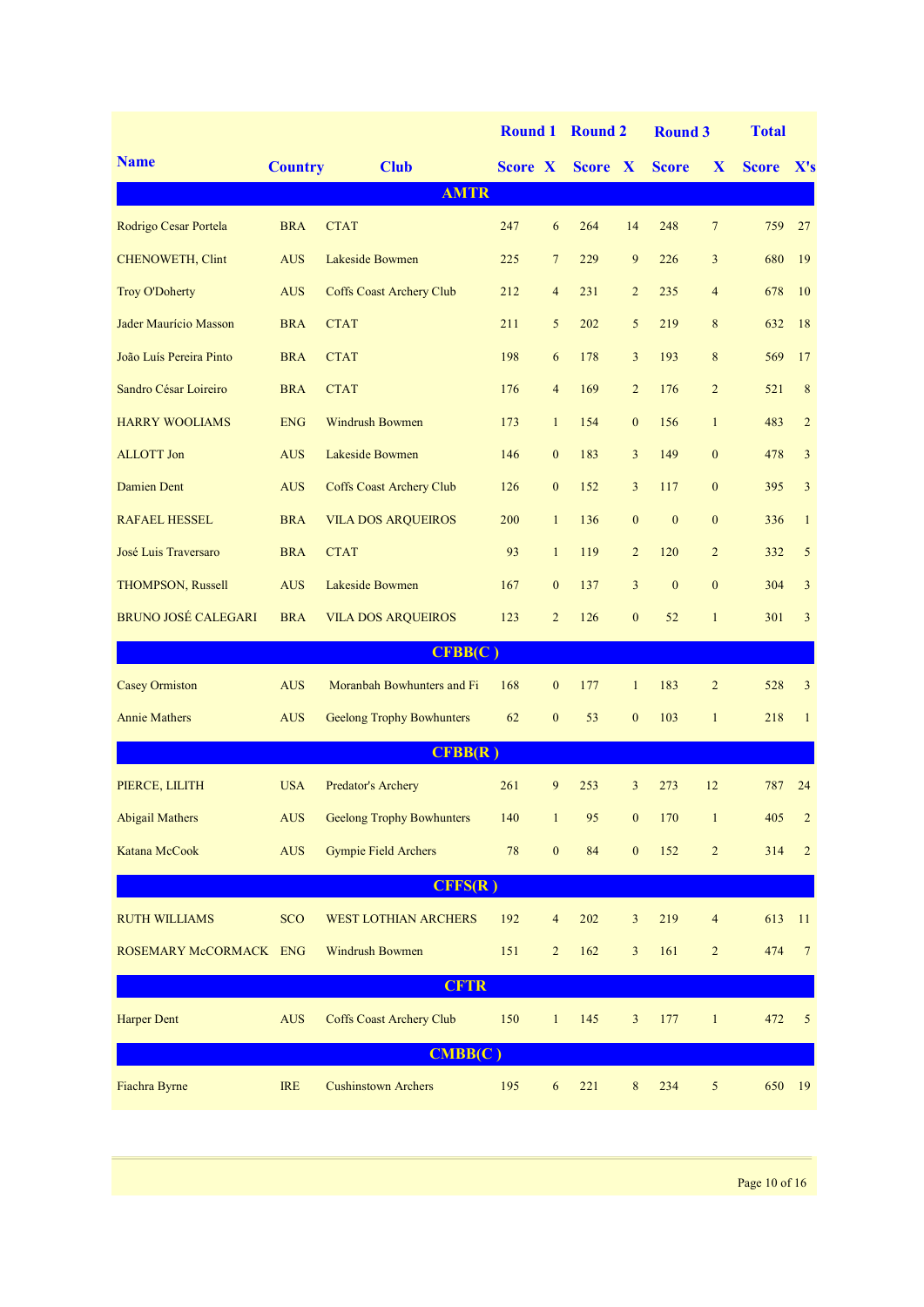|                         |                |                                  | <b>Round 1</b> |                | <b>Round 2</b>   |                | <b>Round 3</b>   |                  | <b>Total</b> |                |
|-------------------------|----------------|----------------------------------|----------------|----------------|------------------|----------------|------------------|------------------|--------------|----------------|
| <b>Name</b>             | <b>Country</b> | <b>Club</b>                      | <b>Score X</b> |                | Score X          |                | <b>Score</b>     | X                | Score X's    |                |
|                         |                | CMBB(R)                          |                |                |                  |                |                  |                  |              |                |
| Niklas Wittershagen     | <b>GER</b>     | <b>SV Wissen</b>                 | 243            | 8              | 247              | $\mathfrak{Z}$ | 247              | 8                | 737          | 19             |
| <b>EVAN BINNIE</b>      | <b>SCO</b>     | <b>WEST LOTHIAN ARCHERS</b>      | 202            | 5              | 191              | $\overline{3}$ | 200              | $\overline{2}$   | 593          | 10             |
| Callum Dean             | <b>AUS</b>     | <b>Gympie Field Archers</b>      | 185            | $\overline{2}$ | 198              | $\mathbf{1}$   | 203              | 6                | 586          | 9              |
| <b>Kieran Molloy</b>    | N <sub>I</sub> | Foyle Valley Archery Club        | 177            | $\mathbf{1}$   | 171              | $\overline{3}$ | 127              | $\mathbf{1}$     | 475          | 5              |
| <b>Boston McCook</b>    | <b>AUS</b>     | <b>Gympie Field Archers</b>      | 131            | $\mathbf{0}$   | 121              | $\mathbf{0}$   | 131              | $\mathbf{1}$     | 383          | $\mathbf{1}$   |
| <b>Andre Carlson</b>    | <b>AUS</b>     | <b>Gympie Field Archers</b>      | 107            | $\mathbf{0}$   | 124              | $\mathbf{0}$   | 139              | $\mathbf{1}$     | 370          | $\mathbf{1}$   |
| ALLOTT, Alex            | <b>AUS</b>     | Lakeside Bowmen                  | 127            | $\mathbf{1}$   | 95               | $\mathbf{1}$   | 131              | $\mathbf{0}$     | 353          | $\overline{2}$ |
| Lachlan Carlson         | <b>AUS</b>     | <b>Gympie Field Archers</b>      | 136            | $\overline{2}$ | 95               | $\mathbf{1}$   | 107              | $\mathbf{1}$     | 338          | $\overline{4}$ |
| Kaden Goodwin           | <b>AUS</b>     | <b>Geelong Trophy Bowhunters</b> | 67             | $\overline{0}$ | 62               | $\mathbf{0}$   | $\mathbf{0}$     | $\mathbf{0}$     | 129          | $\mathbf{0}$   |
|                         |                | CMFS(C)                          |                |                |                  |                |                  |                  |              |                |
| Evan Orgill             | <b>AUS</b>     | <b>MVA</b>                       | 152            | $\mathbf{0}$   | 165              | $\mathbf{0}$   | 158              | $\overline{2}$   | 475          | $\overline{2}$ |
|                         |                | CMFS(R)                          |                |                |                  |                |                  |                  |              |                |
| <b>GABRIEL GAMBLE</b>   | <b>SCO</b>     | <b>WEST LOTHIAN ARCHERS</b>      | 223            | 3              | 260              | 10             | 235              | $\overline{2}$   | 718          | 15             |
|                         |                | <b>CMFU</b>                      |                |                |                  |                |                  |                  |              |                |
| Louis Layton            | <b>AUS</b>     | <b>Geelong Trophy Bowhunters</b> | 295            | 27             | 294              | 22             | 291              | 25               | 880          | 74             |
| <b>BRACK</b> , Cooper   | <b>AUS</b>     | Lakeside Bowmen                  | 261            | 16             | 282              | 17             | 290              | 29               | 833          | 62             |
| <b>Jesse Tavella</b>    | <b>AUS</b>     | Wide Bay Archers Inc             | 277            | 14             | 273              | 13             | 282              | 14               | 832          | 41             |
| ROSAL, JOSEPH           | <b>USA</b>     | Predator's Archery               | 255            | 8              | 270              | 12             | $\mathbf{0}$     | $\mathbf{0}$     | 525          | 20             |
| <b>NGUYEN, AIDEN</b>    | <b>USA</b>     | Predator's Archery               | 218            | 5              | 203              | $\sqrt{5}$     | $\boldsymbol{0}$ | $\boldsymbol{0}$ | 421          | 10             |
|                         |                | <b>DMFU</b>                      |                |                |                  |                |                  |                  |              |                |
| Julio Cesar de Oliveira | <b>BRA</b>     | <b>Xfinder Archery</b>           | 298            | 38             | 300              | 40             | 298              | 31               | 896 109      |                |
| GEER, ED                | <b>USA</b>     | Predator's Archery               | 280            | 6              | 274              | 3              | 287              | 4                | 841          | 13             |
| <b>Brett Paddison</b>   | <b>AUS</b>     | Feral Archery                    | 222            | $\overline{c}$ | 225              | $\overline{4}$ | 212              | 3                | 659          | 9              |
| John Cairns             | N <sub>I</sub> | NIFAA - Northern Ireland Fiel    | 299            | 47             | $\boldsymbol{0}$ | $\mathbf{0}$   | 297              | 34               | 596          | 81             |
|                         |                | JFBB(R)                          |                |                |                  |                |                  |                  |              |                |
| Alissa Jansson          | <b>SWE</b>     | Team AC                          | 193            | 3              | 178              | 3              | 203              | $\overline{c}$   | 574          | 8              |
|                         |                | JFBH(C)                          |                |                |                  |                |                  |                  |              |                |
| Cara Wengel             | <b>AUS</b>     | <b>Geelong Trophy Bowhunters</b> | 199            | $\mathbf{1}$   | 162              | $\overline{c}$ | $220\,$          | 6                | 581          | 9              |
|                         |                |                                  |                |                |                  |                |                  |                  |              |                |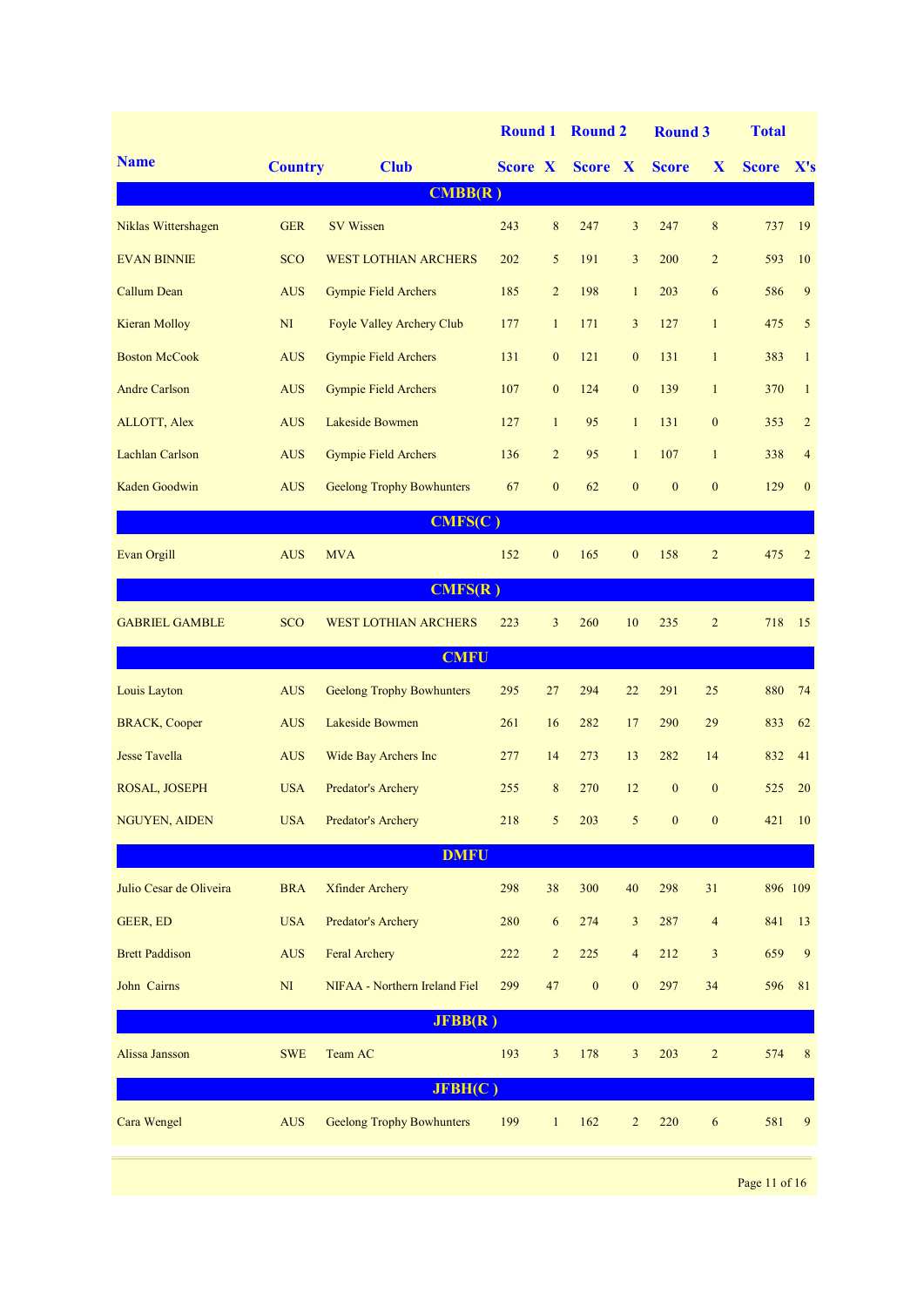|                      |                                  |                                  |                |                  | <b>Round 1 Round 2</b> |                 | <b>Round 3</b> |                  | <b>Total</b> |                |
|----------------------|----------------------------------|----------------------------------|----------------|------------------|------------------------|-----------------|----------------|------------------|--------------|----------------|
| <b>Name</b>          | <b>Country</b>                   | <b>Club</b>                      | <b>Score X</b> |                  | Score X                |                 | <b>Score</b>   | X                | Score X's    |                |
|                      |                                  | JFBH(R)                          |                |                  |                        |                 |                |                  |              |                |
| <b>MIRRAN YULE</b>   | <b>SCO</b>                       | <b>WEST LOTHIAN ARCHERS</b>      | 233            | 6                | 243                    | 9               | 238            | $\overline{3}$   | 714          | 18             |
| Marnie Little        | <b>AUS</b>                       | Wide Bay Archers Inc             | 186            | $\mathbf{1}$     | 186                    | $\overline{3}$  | 210            | $\overline{2}$   | 582          | 6              |
| <b>Jade Hunter</b>   | $\mathbf{N}\mathbf{I}$           | NIFAA - Northern Ireland Fiel    | 172            | $\overline{2}$   | 195                    | $\mathbf{1}$    | 187            | 8                | 554          | 11             |
|                      |                                  | <b>JFBU</b>                      |                |                  |                        |                 |                |                  |              |                |
| <b>Bella Little</b>  | <b>AUS</b>                       | Wide Bay Archers Inc             | 187            | $\mathbf{1}$     | 198                    | $\overline{2}$  | 208            | 5                | 593          | 8              |
| Jazmyn McDonald      | <b>AUS</b>                       | <b>LILYDALE BOWMEN</b>           | 145            | 5                | 177                    | $7\overline{ }$ | 188            | $\overline{4}$   | 510          | 16             |
|                      |                                  | <b>JFFSR</b> )                   |                |                  |                        |                 |                |                  |              |                |
| <b>Talia Langton</b> | <b>AUS</b>                       | <b>LILYDALE BOWMEN</b>           | 191            | $\mathbf{1}$     | 196                    | 2               | 194            | $\overline{2}$   | 581          | 5              |
|                      |                                  | JFFS(R)                          |                |                  |                        |                 |                |                  |              |                |
| Zacharias Anja       | <b>LIC</b>                       | <b>FAAFL</b>                     | 236            | 6                | 254                    | 8               | 262            | 9                | 752          | 23             |
| <b>ERYN JACK</b>     | <b>SCO</b>                       | <b>WEST LOTHIAN ARCHERS</b>      | 134            | $\overline{2}$   | 181                    | $\mathbf{1}$    | 209            | 8                | 524          | 11             |
| Zara Langton         | <b>AUS</b>                       | <b>LILYDALE BOWMEN</b>           | 173            | $\overline{3}$   | 182                    | $\overline{2}$  | 146            | $\overline{3}$   | 501          | 8              |
| <b>DOROTHEA SHAW</b> | <b>ENG</b>                       | <b>Windrush Bowmen</b>           | 156            | $\overline{0}$   | 28                     | $\mathbf{0}$    | 42             | $\mathbf{0}$     | 226          | $\mathbf{0}$   |
|                      |                                  | <b>JFFU</b>                      |                |                  |                        |                 |                |                  |              |                |
| <b>Lily Quirke</b>   | <b>AUS</b>                       | <b>Gympie Field Archers</b>      | 272            | 15               | 294                    | 31              | 295            | 33               | 861          | 79             |
| <b>LUANA BOLELLI</b> | <b>BRA</b>                       | <b>VILA DOS ARQUEIROS</b>        | 224            | 6                | 256                    | 13              | $\mathbf{0}$   | $\boldsymbol{0}$ | 480          | 19             |
|                      |                                  | JMBB(R)                          |                |                  |                        |                 |                |                  |              |                |
| Hugo Lobb            | <b>AUS</b>                       | <b>Geelong Trophy Bowhunters</b> | 252            | 10               | 267                    | 9               | 268            |                  | 787          |                |
| Sarda Alessio        | <b>SWI</b>                       | <b>FAAS</b>                      | 233            | 3                | 239                    | 5               | 231            | $\overline{7}$   | 703          | 15             |
|                      |                                  | JMBH(C)                          |                |                  |                        |                 |                |                  |              |                |
| <b>BRIANS, BEN</b>   | <b>USA</b>                       | Predator's Archery               | 178            | $\boldsymbol{0}$ | 186                    | $5\overline{)}$ | 143            | $\boldsymbol{0}$ | 507          | 5              |
| <b>BARBER, MAX</b>   | <b>USA</b>                       | Predator's Archery               | 130            | $\mathbf{1}$     | 77                     | $\mathbf{1}$    | 98             | $\mathbf{1}$     | 305          | $\mathfrak{Z}$ |
|                      |                                  | JMBH(R)                          |                |                  |                        |                 |                |                  |              |                |
| Arp Finn             | SWI                              | <b>FAAS</b>                      | 180            | $\overline{4}$   | 208                    | 5               | 205            | 5                | 593          | 14             |
| Cody Carlson         | <b>AUS</b>                       | <b>Gympie Field Archers</b>      | 165            | $\mathbf{1}$     | 198                    | $\mathbf{1}$    | 172            | $\overline{c}$   | 535          | $\overline{4}$ |
| <b>Conall Kuan</b>   | $\rm{NI}$                        | Foyle Valley Archery Club        | 150            | $\overline{c}$   | 185                    | $\overline{4}$  | 161            | $\overline{c}$   | 496          | $\bf 8$        |
| <b>Ethan Dean</b>    | <b>AUS</b>                       | <b>Gympie Field Archers</b>      | 46             | $\boldsymbol{0}$ | 148                    | $\overline{c}$  | 127            | $\overline{c}$   | 321          | $\overline{4}$ |
| <b>Ryan Carlson</b>  | $\mathbf{A}\mathbf{U}\mathbf{S}$ | <b>Gympie Field Archers</b>      | 90             | $\boldsymbol{0}$ | 126                    | $\mathbf{1}$    | 100            | $\boldsymbol{0}$ | 316          | $\mathbf{1}$   |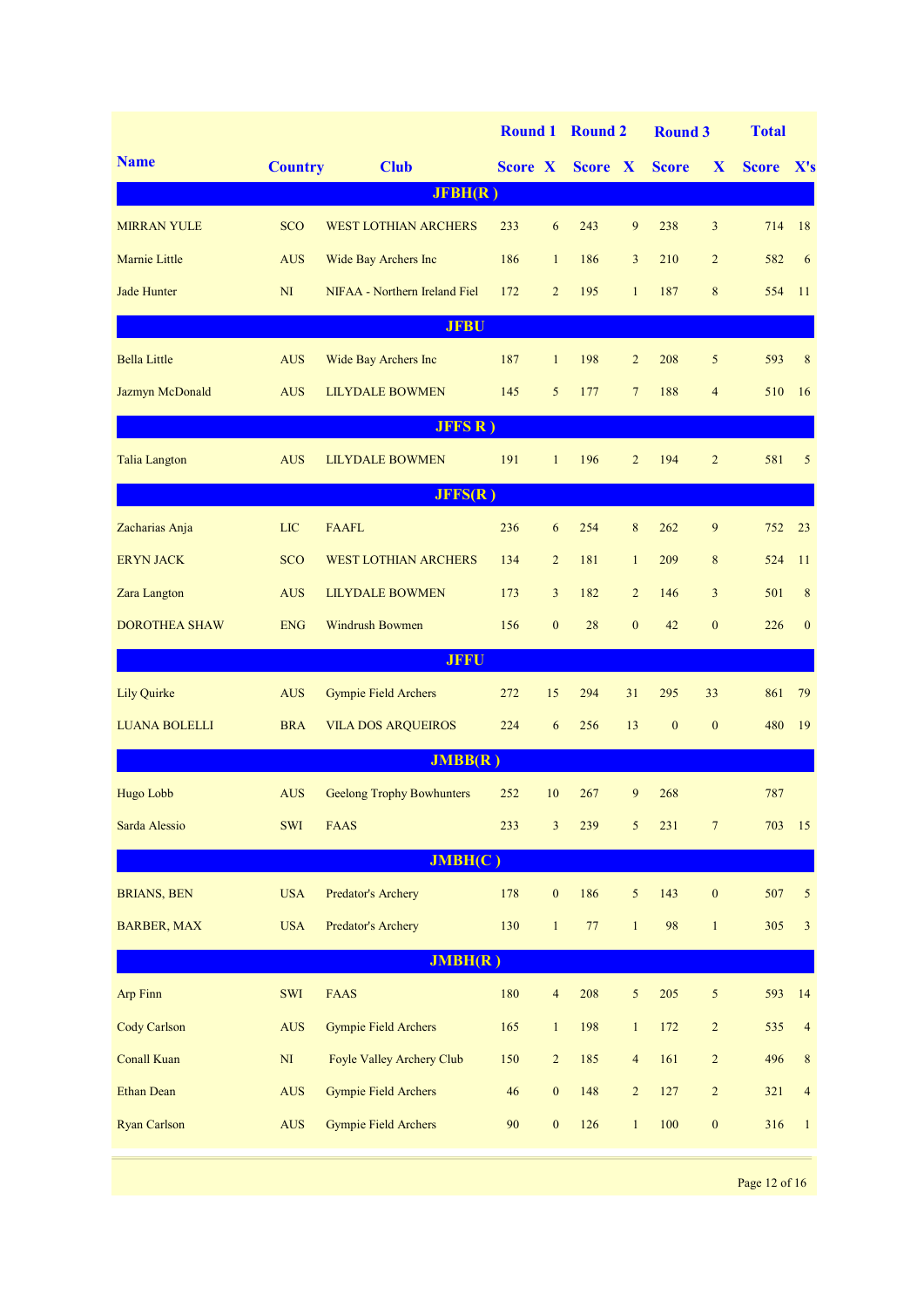|                          |                        |                                 | <b>Round 1 Round 2</b> |                  |                |                | <b>Round 3</b>   |                  | <b>Total</b> |                |
|--------------------------|------------------------|---------------------------------|------------------------|------------------|----------------|----------------|------------------|------------------|--------------|----------------|
| <b>Name</b>              | <b>Country</b>         | <b>Club</b>                     | <b>Score X</b>         |                  | <b>Score X</b> |                | <b>Score</b>     | X                | <b>Score</b> | X's            |
| <b>JONATHAN MAGNAY</b>   | <b>ENG</b>             | <b>Windrush Bowmen</b>          | 102                    | $\overline{2}$   | 106            | $\mathbf{1}$   | 98               | $\overline{2}$   | 306          | 5              |
| James Cochrane           | N <sub>I</sub>         | Foyle Valley Archery Club       | 66                     | $\overline{0}$   | 65             | $\mathbf{0}$   | 100              | 5                | 231          | 5              |
| <b>JMBU</b>              |                        |                                 |                        |                  |                |                |                  |                  |              |                |
| <b>Isacc Bailey</b>      | <b>AUS</b>             | Moranbah Bowhunters and Fi      | 282                    | 22               | 286            | 18             | 278              | 20               | 846          | 60             |
| WOLF, MAX                | <b>USA</b>             | Predator's Archery              | 218                    | $\overline{2}$   | 196            | $\overline{2}$ | 212              | $\overline{2}$   | 626          | 6              |
| <b>Jack Caple</b>        | <b>AUS</b>             | Moranbah Bowhunters and Fi      | 288                    | 31               | $\mathbf{0}$   | $\mathbf{0}$   | 284              | 19               | 572          | 50             |
| <b>Joel Halls</b>        | <b>AUS</b>             | Moranbah Bowhunters and Fi      | 200                    | 6                | $\mathbf{0}$   | $\mathbf{0}$   | 204              | 9                | 404          | 15             |
|                          |                        | JMFS(C)                         |                        |                  |                |                |                  |                  |              |                |
| <b>JAMES NICO TOCHER</b> | <b>SCO</b>             | <b>WEST LOTHIAN ARCHERS</b>     | 296                    | 30               | 294            | 27             | 293              | 27               | 883          | 84             |
|                          |                        | JMFS(R)                         |                        |                  |                |                |                  |                  |              |                |
| <b>ALLAN SPEIRS</b>      | <b>SCO</b>             | <b>WEST LOTHIAN ARCHERS</b>     | 255                    | 15               | 244            | 5              | 254              | 6                | 753          | 26             |
| <b>Henry Johnston</b>    | <b>AUS</b>             | Feral Archery                   | 187                    | 3                | 188            | $\mathbf{1}$   | $\mathbf{0}$     | $\boldsymbol{0}$ | 375          | $\overline{4}$ |
| <b>JMFU</b>              |                        |                                 |                        |                  |                |                |                  |                  |              |                |
| <b>George Stokes</b>     | <b>AUS</b>             | Wide Bay Archers Inc            | 277                    | 12               | 286            | 26             | 286              | 25               | 849          | 63             |
| <b>BEN INGLIS</b>        | <b>SCO</b>             | <b>WEST LOTHIAN ARCHERS</b>     | 237                    | 6                | 234            | 9              | 238              | 6                | 709          | 21             |
| <b>CAMERON INGLIS</b>    | <b>SCO</b>             | <b>WEST LOTHIAN ARCHERS</b>     | 178                    | $\mathbf{1}$     | 235            | 6              | 241              | 6                | 654          | 13             |
|                          |                        | <b>JMTR</b>                     |                        |                  |                |                |                  |                  |              |                |
| Dimitri Rafael R. Santos | <b>BRA</b>             | <b>CTAT</b>                     | 209                    | $\overline{2}$   | 203            | 6              | 211              | $\overline{2}$   | 623          | 10             |
| Lüdin Janis              | <b>SWI</b>             | <b>FAAS</b>                     | 185                    | $\overline{3}$   | 178            | $\overline{3}$ | 188              | 3                | 551          | 9              |
| Giancarlo Traversaro     | <b>BRA</b>             | <b>CTAT</b>                     | 167                    | $\mathbf{1}$     | 195            | 5              | 166              | $\overline{c}$   | 528          | $8\phantom{1}$ |
| <b>Seton O'Doherty</b>   | <b>AUS</b>             | <b>Coffs Coast Archery Club</b> | 212                    | 6                | 188            | $\mathfrak{S}$ | $\boldsymbol{0}$ | $\boldsymbol{0}$ | 400          | 11             |
|                          |                        | VFBB(C)                         |                        |                  |                |                |                  |                  |              |                |
| <b>MARKS, DEBRA ROSE</b> | <b>USA</b>             | Predator's Archery              | 255                    | 6                | 269            | 9              | 247              | $\,$ $\,$        | 771          | 23             |
|                          |                        | VFBB(R)                         |                        |                  |                |                |                  |                  |              |                |
| Gabriele Dehn            | ${\tt GER}$            | <b>SV Wissen</b>                | 206                    | $\overline{7}$   | 226            | 6              | 233              | 6                | 665          | 19             |
| Carolyn McGoldrick       | <b>AUS</b>             | <b>MVA</b>                      | 54                     | $\boldsymbol{0}$ | 110            | $\overline{c}$ | 69               | $\boldsymbol{0}$ | 233          | $\overline{2}$ |
| VFBH(R)                  |                        |                                 |                        |                  |                |                |                  |                  |              |                |
| Carmen Schmidt           | <b>BRA</b>             | <b>CTAT</b>                     | 187                    | 5                | 216            | 3              | 209              | 5                | 612          | 13             |
| Liz Crane                | $\mathbf{N}\mathbf{I}$ | NIFAA - Northern Ireland Fiel   | 169                    | $\boldsymbol{0}$ | 191            | $\mathfrak{Z}$ | 173              | $\mathbf{1}$     | 533          | $\overline{4}$ |
|                          |                        |                                 |                        |                  |                |                |                  |                  |              |                |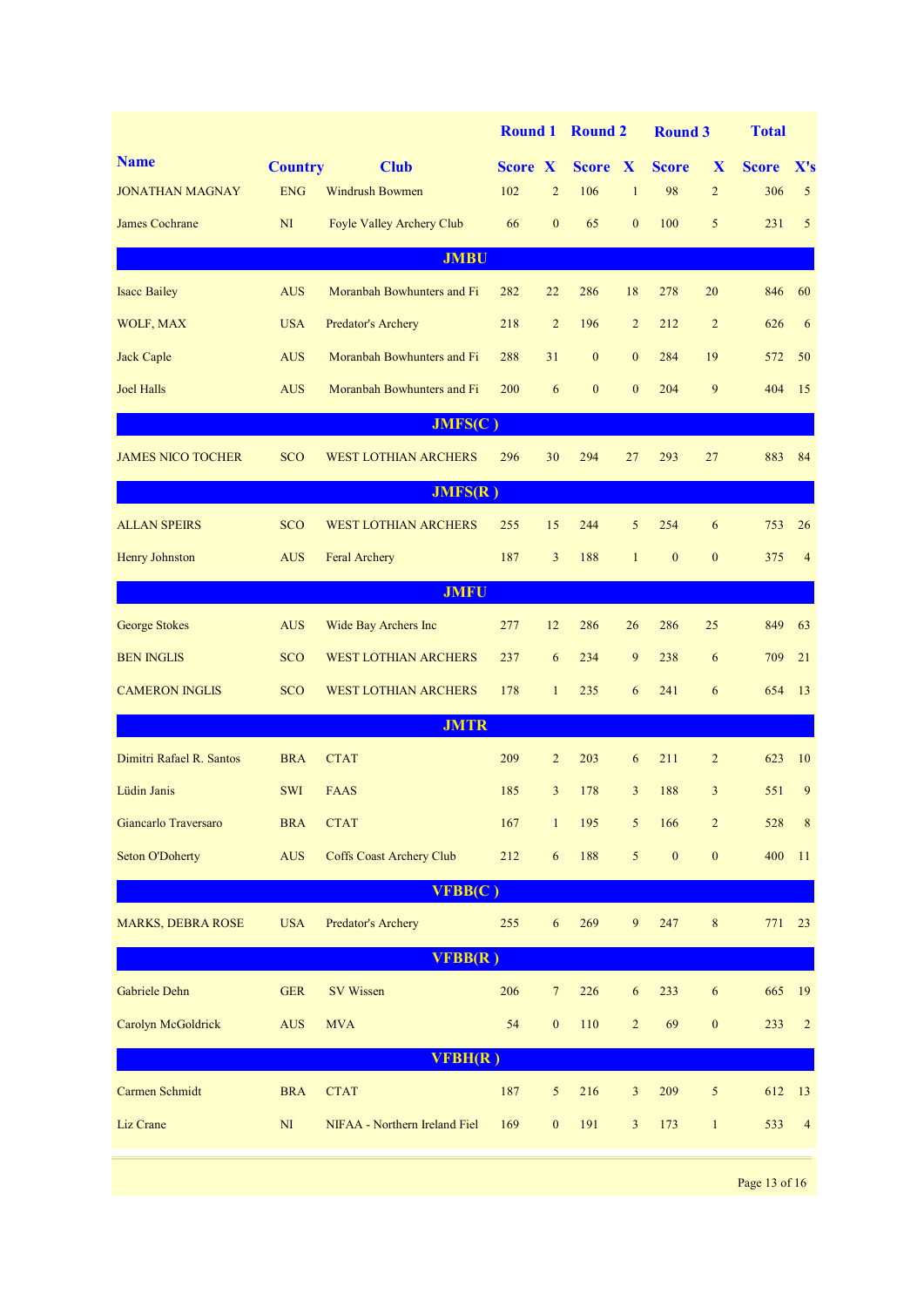|                          |                |                               |                |                  | <b>Round 1 Round 2</b> |                  | <b>Round 3</b> |                          | <b>Total</b> |                 |  |  |
|--------------------------|----------------|-------------------------------|----------------|------------------|------------------------|------------------|----------------|--------------------------|--------------|-----------------|--|--|
| <b>Name</b>              | <b>Country</b> | <b>Club</b>                   | <b>Score X</b> |                  | Score X                |                  | <b>Score</b>   | X                        | <b>Score</b> | $\mathbf{X}$ 's |  |  |
| Pat Wilson               | NI             | NIFAA - Northern Ireland Fiel | 161            | $\overline{2}$   | 184                    | 5                | 174            | $\overline{2}$           | 519          | 9               |  |  |
| <b>VFBU</b>              |                |                               |                |                  |                        |                  |                |                          |              |                 |  |  |
| <b>KEATING, KAREN</b>    | <b>USA</b>     | Predator's Archery            | 294            | 24               | 295                    | 33               | 296            | 34                       | 885          | 91              |  |  |
| <b>CRABB, GLYNIS</b>     | <b>USA</b>     | Predator's Archery            | 254            | 11               | 266                    | 11               | 270            | 9                        | 790          | 31              |  |  |
| <b>Jan Rhoades</b>       | <b>AUS</b>     | Wide Bay Archers Inc          | 246            | $\overline{7}$   | 270                    | 8                | 255            | 9                        | 771          | 24              |  |  |
| Val McCormick            | <b>AUS</b>     | Wide Bay Archers Inc          | 241            | 12               | 239                    | $\overline{4}$   | 251            | 10                       | 731          | 26              |  |  |
| Sue Houlgrave            | <b>AUS</b>     | Wide Bay Archers Inc          | 243            | 8                | 233                    | $7\overline{ }$  | 234            | $\mathbf{1}$             | 710          | 16              |  |  |
| <b>Sue Cairns</b>        | N <sub>I</sub> | NIFAA - Northern Ireland Fiel | 232            | $\overline{2}$   | 257                    | $\overline{4}$   | 209            | $\overline{4}$           | 698          | 10              |  |  |
|                          |                | VFFS(R)                       |                |                  |                        |                  |                |                          |              |                 |  |  |
| <b>Myrtle McGuinness</b> | N <sub>I</sub> | NIFAA - Northern Ireland Fiel | 259            | 8                | 251                    | 9                | 269            | 13                       | 779          | 30              |  |  |
| <b>JANE WALKER</b>       | <b>SCO</b>     | <b>WEST LOTHIAN ARCHERS</b>   | 233            | $\tau$           | 246                    | 8                | 245            | 10                       | 724          | 25              |  |  |
|                          |                | <b>VFFU</b>                   |                |                  |                        |                  |                |                          |              |                 |  |  |
| Hausherr Maya            | <b>SWI</b>     | <b>FAAS</b>                   | 286            | 20               | 282                    | 18               | 283            | 18                       | 851          | 56              |  |  |
|                          |                | VMBB(C)                       |                |                  |                        |                  |                |                          |              |                 |  |  |
| <b>Thomas Rosén</b>      | <b>SWE</b>     | Team AC                       | 233            | $\overline{4}$   | 242                    | 8                | 222            | 5                        | 697          | 17              |  |  |
|                          |                | VMBB(R)                       |                |                  |                        |                  |                |                          |              |                 |  |  |
| <b>Günter Knall</b>      | <b>GER</b>     | <b>SV Wissen</b>              | 245            | 8                | 252                    | 5                | 250            | 9                        | 747          | 22              |  |  |
| Don Bradley              | <b>IRE</b>     | <b>Cushinstown Archers</b>    | 236            | 8                | 245                    | 8                | 238            | 3                        | 719          | 19              |  |  |
| <b>DEREK INGLIS</b>      | <b>SCO</b>     | <b>WEST LOTHIAN ARCHERS</b>   | 217            | $\overline{2}$   | 188                    | $\mathbf{1}$     | 199            | 5                        | 604          | 8               |  |  |
|                          |                | VMBH(C)                       |                |                  |                        |                  |                |                          |              |                 |  |  |
| <b>MALECH, ROB</b>       | <b>USA</b>     | Predator's Archery            | 284            | 13               | 276                    | $10\,$           | 276            | 19                       | 836          | 42              |  |  |
| Prinzing Hans-Jürgen     | <b>SWI</b>     | <b>FAAS</b>                   | 214            | $\overline{4}$   | 192                    | 5                | 206            | $\overline{\mathcal{A}}$ | 612          | 13              |  |  |
|                          |                | VMBH(R)                       |                |                  |                        |                  |                |                          |              |                 |  |  |
| Schläpfer Stephan        | SWI            | <b>FAAS</b>                   | 266            | 11               | 273                    | 12               | 272            | $1\,1$                   | 811          | 34              |  |  |
| <b>Golesch Gerhard</b>   | SWI            | <b>FAAS</b>                   | 195            | $\mathfrak{Z}$   | 200                    | $\overline{7}$   | 186            | $\overline{c}$           | 581          | 12              |  |  |
| Alan Hansen              | <b>AUS</b>     | Renegade Bowmen Inc           | 183            | $\overline{2}$   | 195                    | $\mathfrak{S}$   | 187            | 3                        | 565          | 10              |  |  |
| Noel Needham             | <b>AUS</b>     | Renegade Bowmen Inc           | 187            | $\mathbf{1}$     | 165                    | $\overline{2}$   | 159            | 3                        | 511          | 6               |  |  |
| <b>Allemann Roger</b>    | SWI            | <b>FAAS</b>                   | 207            | $\overline{2}$   | 202                    | $\mathfrak{Z}$   | $\mathbf{0}$   | $\boldsymbol{0}$         | 409          | $\sqrt{5}$      |  |  |
| <b>IAN BLUNSDON</b>      | <b>ENG</b>     | <b>Windrush Bowmen</b>        | 132            | $\boldsymbol{0}$ | 123                    | $\boldsymbol{0}$ | 125            | $\mathbf{1}$             | 380          | $\mathbf{1}$    |  |  |
|                          |                |                               |                |                  |                        |                  |                |                          |              |                 |  |  |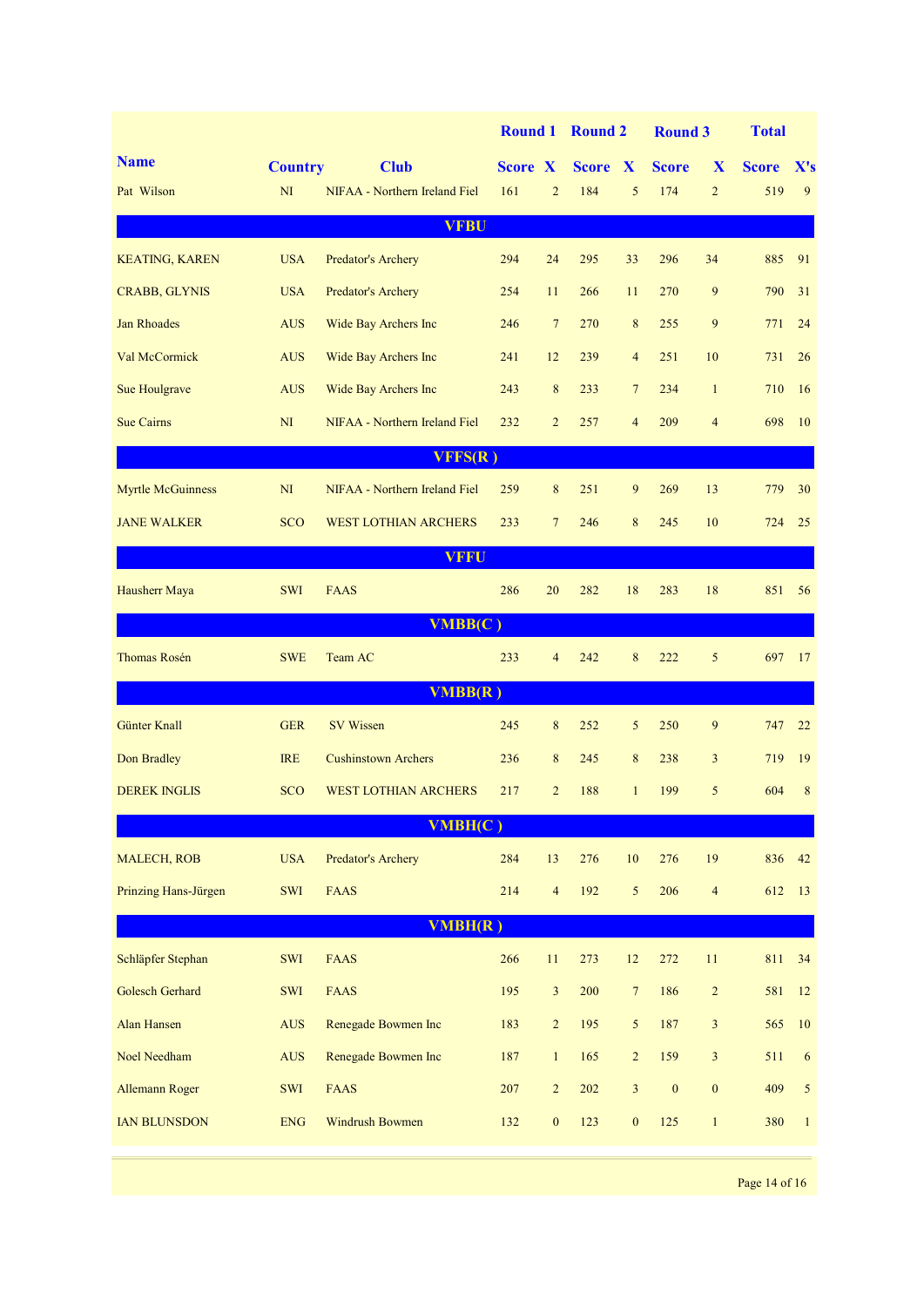|                          |                        |                               |                |                          | Round 1 Round 2 |                | <b>Round 3</b>   |                  | <b>Total</b> |         |
|--------------------------|------------------------|-------------------------------|----------------|--------------------------|-----------------|----------------|------------------|------------------|--------------|---------|
| <b>Name</b>              | <b>Country</b>         | <b>Club</b>                   | <b>Score X</b> |                          | Score X         |                | <b>Score</b>     | X                | Score X's    |         |
|                          |                        | VMBH(R)                       |                |                          |                 |                |                  |                  |              |         |
| <b>Klaus Peter Ammon</b> | <b>BRA</b>             | <b>CTAT</b>                   | 196            | $\overline{4}$           | 200             | $\overline{4}$ | 232              | 5                | 628          | 13      |
|                          |                        | <b>VMBL</b>                   |                |                          |                 |                |                  |                  |              |         |
| HALL, Allan              | <b>AUS</b>             | Lakeside Bowmen               | 255            | 7                        | 263             | 6              | 248              | $7\phantom{.0}$  | 766          | 20      |
|                          |                        | <b>VMBU</b>                   |                |                          |                 |                |                  |                  |              |         |
| <b>George Heath</b>      | NI                     | Foyle Valley Archery Club     | 300            | 36                       | 299             | 41             | 297              | 38               |              | 896 115 |
| Ewan Zander              | <b>AUS</b>             | <b>LILYDALE BOWMEN</b>        | 284            | 25                       | 293             | 19             | 295              | 30               | 872          | 74      |
| <b>Ken Stuckey</b>       | <b>AUS</b>             | Wide Bay Archers Inc          | 289            | 27                       | 289             | 23             | 291              | 29               | 869          | 79      |
| <b>Simon Stock</b>       | N <sub>I</sub>         | NIFAA - Northern Ireland Fiel | 294            | 26                       | 279             | 11             | 296              | 18               | 869          | 55      |
| <b>Dobler Tensing</b>    | <b>SWI</b>             | <b>FAAS</b>                   | 280            | 16                       | 276             | 17             | 275              | 14               | 831          | 47      |
| LISTE, THOMAS            | <b>USA</b>             | Predator's Archery            | 241            | 3                        | 265             | 12             | 229              | 5                | 735          | 20      |
|                          |                        | VMFS(C)                       |                |                          |                 |                |                  |                  |              |         |
| PHIL SUTHERLAND          | <b>SCO</b>             | <b>WEST LOTHIAN ARCHERS</b>   | 285            | 23                       | 286             | 25             | 289              | 22               | 860          | 70      |
| <b>MARTIN O'NIONS</b>    | <b>SCO</b>             | <b>WEST LOTHIAN ARCHERS</b>   | 282            | 22                       | 290             | 22             | 283              | 16               | 855          | 60      |
| <b>WILLIE MUIR</b>       | <b>SCO</b>             | <b>WEST LOTHIAN ARCHERS</b>   | 286            | $\mathbf{0}$             | 272             | 18             | 290              | 14               | 848          | 32      |
|                          |                        | VMFS(R)                       |                |                          |                 |                |                  |                  |              |         |
| Decio Valente Rodrigues  | <b>BRA</b>             | <b>Xfinder Archery</b>        | 285            | 25                       | 272             | 15             | 275              | 16               | 832          | 56      |
| Rubens Wajsman           | <b>BRA</b>             | Arqueiros do Vale (AVA)       | 279            | 13                       | 272             | 12             | 270              | 14               | 821          | 39      |
| <b>HILARY DEVANEY</b>    | <b>ENG</b>             | <b>Windrush Bowmen</b>        | 204            | $\overline{2}$           | 238             | 5              | 207              | 3                | 649          | 10      |
| <b>JOHN GREENHILL</b>    | <b>ENG</b>             | Windrush Bowmen               | 192            | $\overline{\mathcal{A}}$ | 156             | $\overline{4}$ | $\boldsymbol{0}$ | $\boldsymbol{0}$ | 348          | 8       |
|                          |                        | <b>VMFU</b>                   |                |                          |                 |                |                  |                  |              |         |
| <b>Brunner Rainer</b>    | <b>SWI</b>             | <b>FAAS</b>                   | 300            | 53                       | 300             | 49             | 300              | 52               |              | 900 154 |
| <b>Alastair Smedley</b>  | <b>AUS</b>             | <b>MVA</b>                    | 299            | 46                       | 300             | 39             | 297              | 47               |              | 896 132 |
| Dumuid Stéphane          | <b>SWI</b>             | <b>FAAS</b>                   | 297            | 39                       | 299             | 36             | 300              | 44               |              | 896 119 |
| Enz René                 | <b>SWI</b>             | <b>FAAS</b>                   | 299            | 43                       | 294             | 43             | 298              | 47               |              | 891 133 |
| <b>Tomsic Niko</b>       | <b>SWI</b>             | <b>FAAS</b>                   | 299            | 43                       | 299             | 40             | 293              | $\boldsymbol{0}$ | 891          | 83      |
| Peter Eriksson           | <b>SWE</b>             | Team AC                       | 296            | 33                       | 297             | 27             | 292              | 23               | 885          | 83      |
| <b>Wellesley McGown</b>  | $\mathbf{N}\mathbf{I}$ | NIFAA - Northern Ireland Fiel | 296            | 38                       | 294             | 26             | 293              | 23               | 883          | 87      |
| <b>Martin Forsberg</b>   | <b>SWE</b>             | Team AC                       | 293            | 29                       | 296             | 23             | 293              | 23               | 882          | 75      |